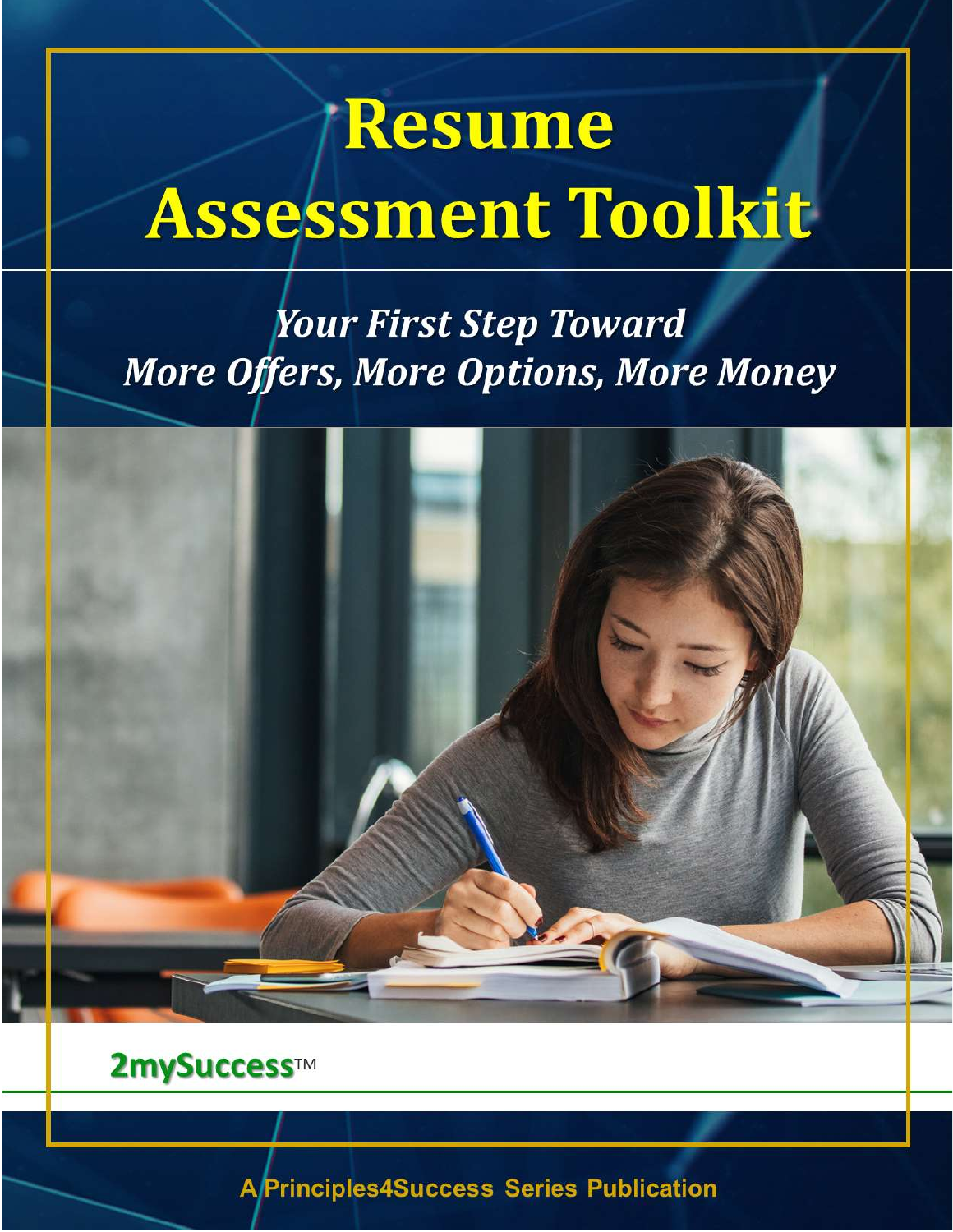## **Resume**

# **Assessment Toolkit**

### *Your First Step Toward More Offers, More Options, More Money*

**A Training Component of the 2mySuccess**TM **Resume Assessment Toolkit**

**Mark A. Galvan ProForce Co-Founder and Executive Principal** and Author of

### **THE 10X RESUME 10 Steps to Create a Powerful Resume for More Offers, More Options, More Money**

A Principles4Success Series Publication

Published by P4S Consulting LLC

© Copyright 2018 P4S Consulting LLC Dallas, Texas USA All Rights Reserved.

Reprinting or other distribution is expressly prohibited unless authorized in writing.

URL: http://principles4success.com/2mysuccess/

Version 1.06 U.S. Price: \$29.00 USD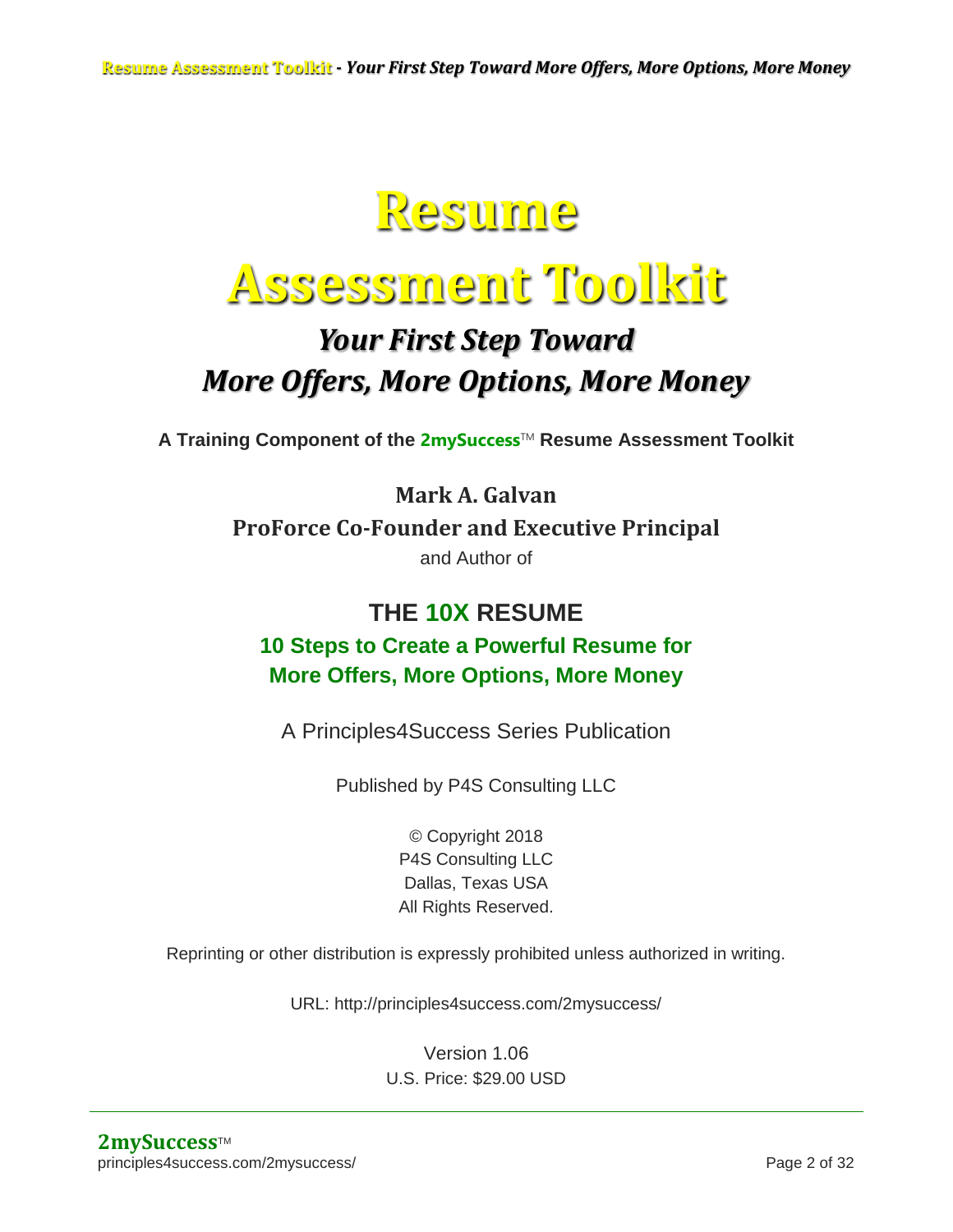

**Mark Galvan**

http://principles4success.com/create-a-powerful-resume/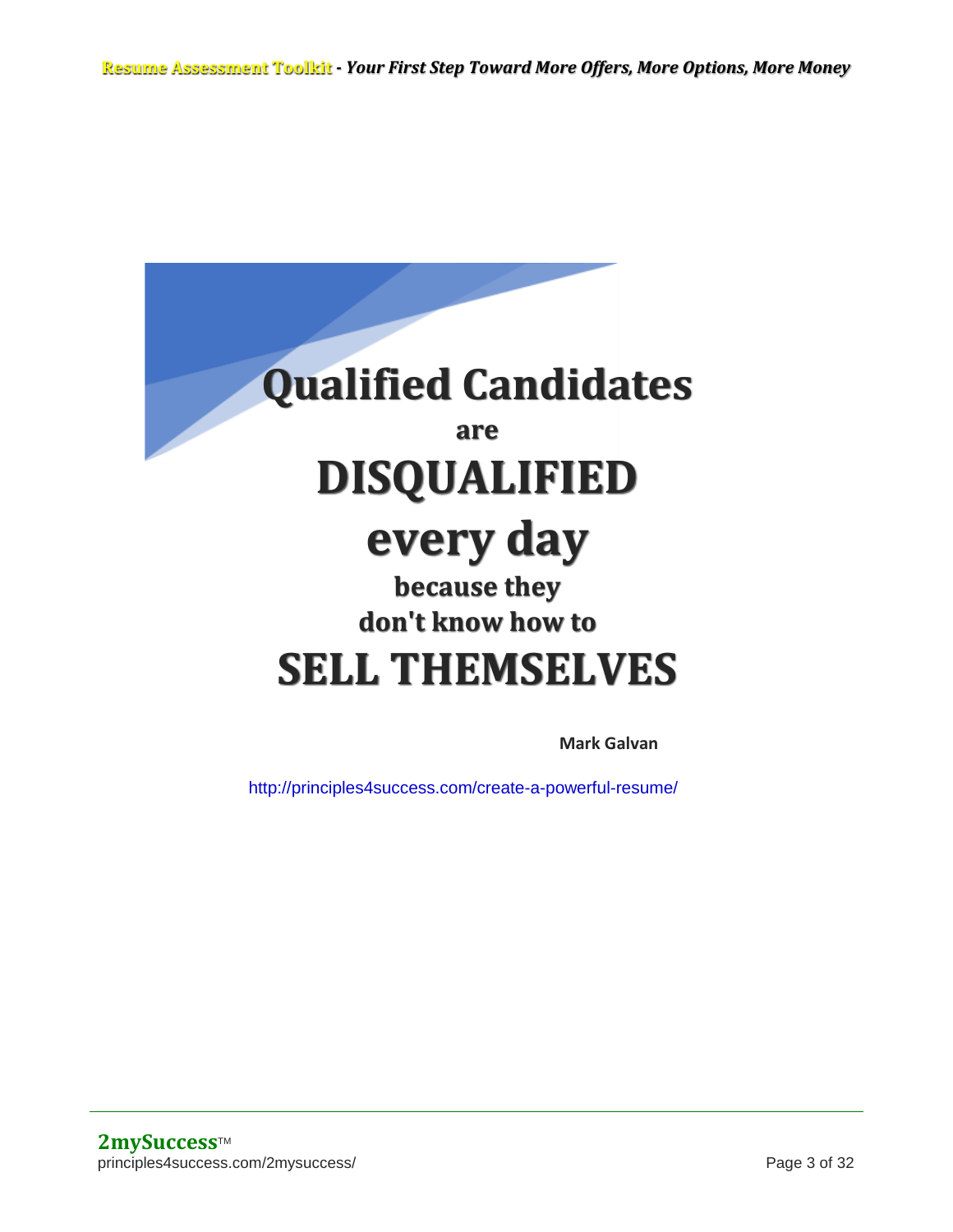#### **Congratulations if you're reading this document!**

**You now have the most complete Resume Assessment tool available which considers both how you sell yourself and how to leverage the process!**

**The following Resume Assessment is the same framework we use for evaluating candidates who will be submitted for open positions.** Before a candidate can be submitted to a corporate client for review, we need to make sure that the resume is a true and accurate representation of their background, skills, experience and credentials. And that is just the start!

**It is critical that a resume be constructed the right way so that it effectively communicates the value the Candidate brings; because, there is only one chance to make a great first impression. In other words, both content and format are important. Candidates we work with walk away with significantly improved resumes – always.**

For each open job,

- **100 candidates may apply – or more**
- 10 to may receive custom resume support as part of the process, but only
- **1 will be selected and offered the job**
- **90 will experience another rejection as part of their job search**

The career counseling and resume support is only given to Highly Qualified candidates – the 10 – as part of the selection and placement process. However, in the past years, **I have documented the process and methodology we use when we work with Candidates to create this assessment and these training components**. These tools are now available for the benefit of the other 90% of candidates who would otherwise simply be rejected to fend for themselves.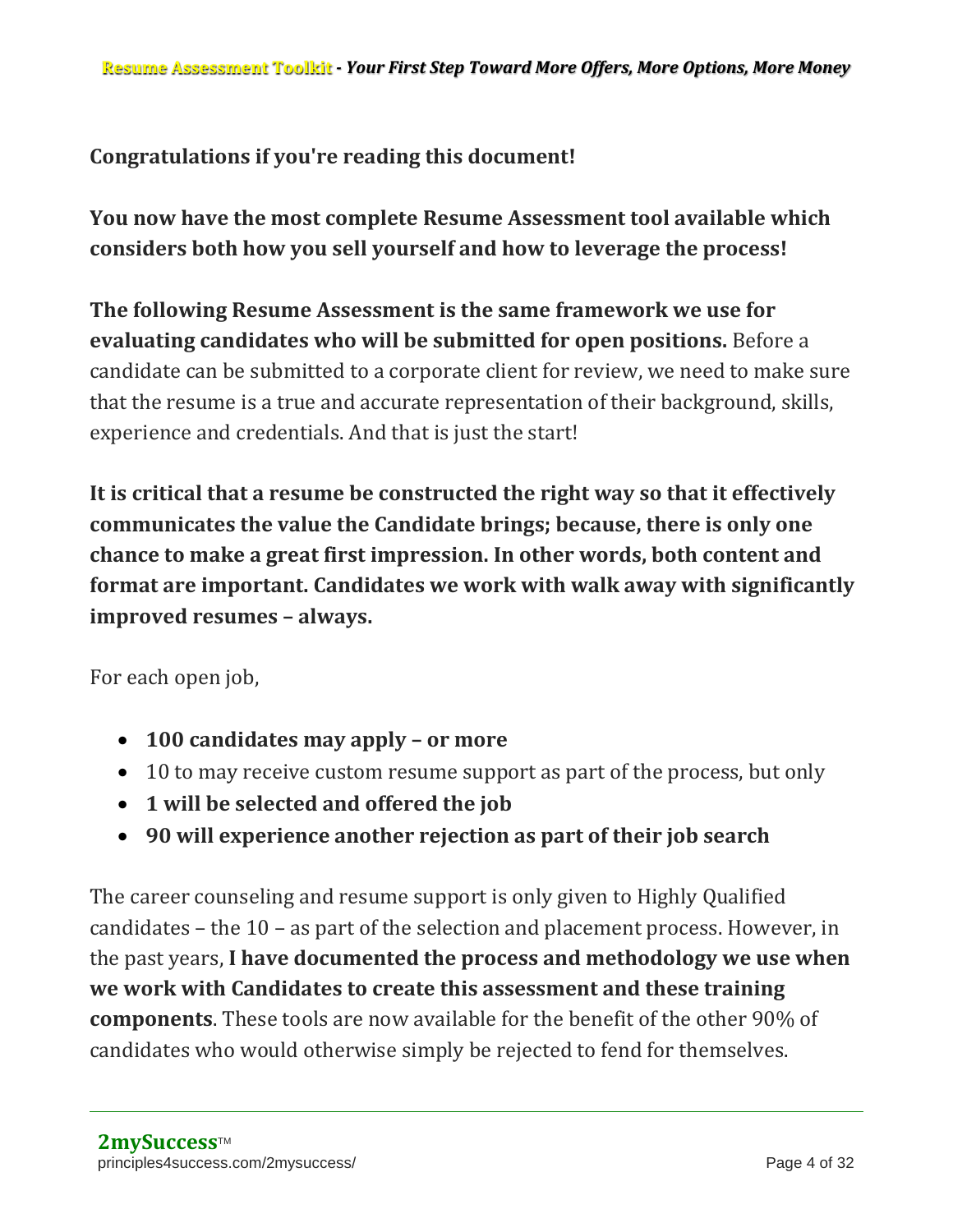#### **Resume Assessment Toolkit** *- Your First Step Toward More Offers, More Options, More Money*

In many circumstances, there is a good and a bad way to add something to a resume. However, there are many shades of gray between good and bad where the best approach depends on other factors, such as the position, the company, the background of the candidate, etc.

**This assessment is not intended to be prescriptive on which approach is best for each element of your resume.** Only by working with a career counselor or recruiter can you be assured that the approach you take on your resume is the right one for the position to which you are applying.

Of course, not everyone will pay for career advisory services or the help of a career counselor; therefore, **this assessment and these training components have been developed with significant attention to detail and context to be able to provide coaching and very specific guidance to virtually any candidate for any position.** Additional candidate tools, resources and services are presented at the end of this training in the event you need additional assistance or more information.

#### **Instructions**

On the following pages, for each resume element or attribute, select the answer that best applies from either,

Never, Rarely, Sometimes, Frequently OR Always OR Never for No and Always for Yes

**Again, your answers do not indicate which approach is best for each element of your resume; because, it depends on the circumstances.** However, from this Resume Assessment tool, you will get a good idea of what elements of your resume probably need attention. With the information you will learn from the other **2mySuccess**™ training components, you will know exactly how to handle each element.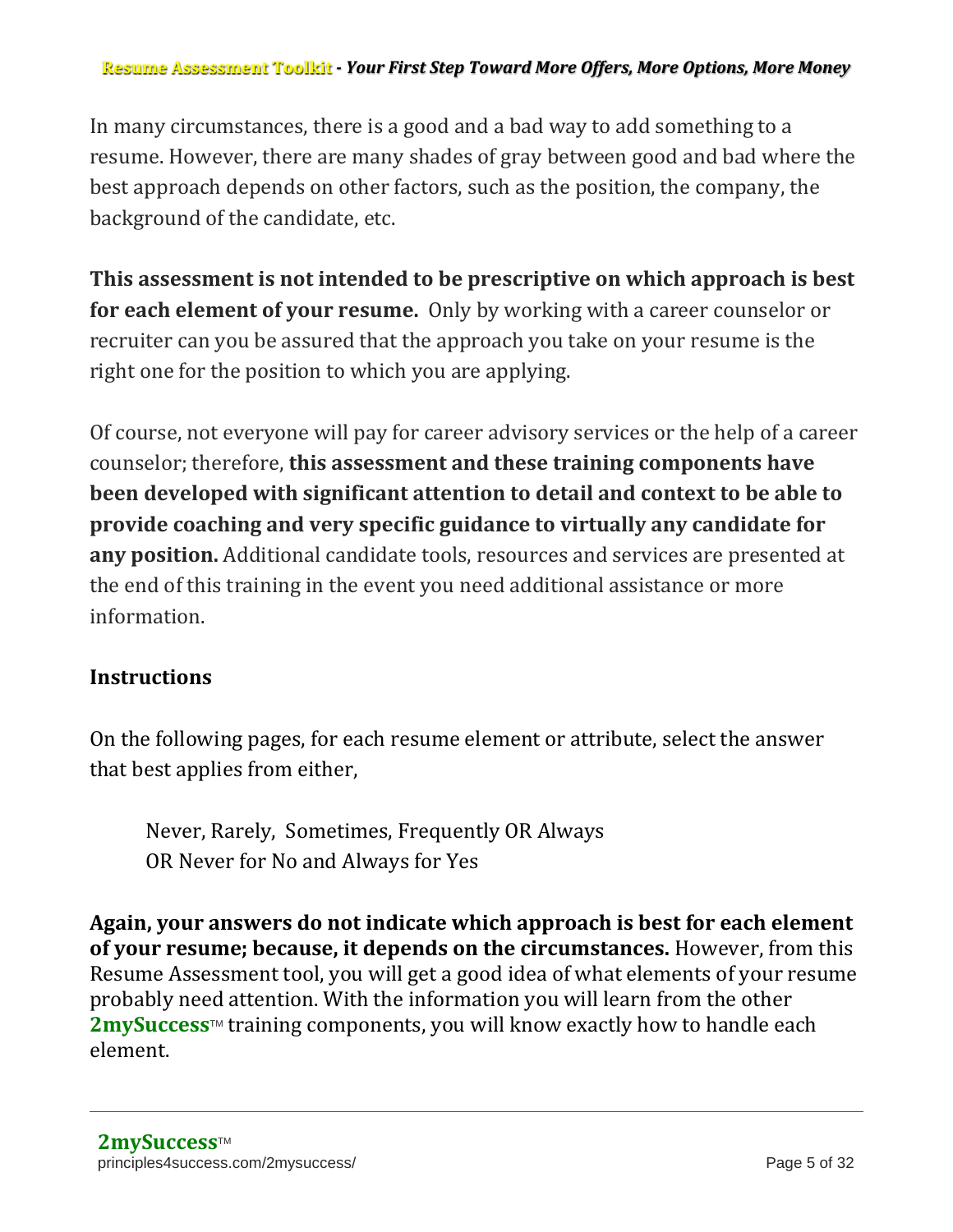### **The First 10 Seconds**

| Never                                             | Rarely<br>$\mathbf{\Omega}$                                                        | $\Omega$                    |   |                                                                                                                                           |
|---------------------------------------------------|------------------------------------------------------------------------------------|-----------------------------|---|-------------------------------------------------------------------------------------------------------------------------------------------|
|                                                   |                                                                                    |                             |   |                                                                                                                                           |
|                                                   |                                                                                    |                             |   |                                                                                                                                           |
|                                                   |                                                                                    |                             |   |                                                                                                                                           |
| Never<br>$\circ$                                  |                                                                                    |                             |   |                                                                                                                                           |
|                                                   |                                                                                    |                             |   |                                                                                                                                           |
|                                                   |                                                                                    |                             |   |                                                                                                                                           |
|                                                   |                                                                                    |                             |   |                                                                                                                                           |
| experience, depending on leadership level? Is the |                                                                                    |                             |   |                                                                                                                                           |
|                                                   |                                                                                    |                             |   |                                                                                                                                           |
| Never                                             | Rarely                                                                             |                             |   |                                                                                                                                           |
|                                                   |                                                                                    |                             |   |                                                                                                                                           |
|                                                   |                                                                                    |                             |   |                                                                                                                                           |
|                                                   |                                                                                    |                             |   |                                                                                                                                           |
|                                                   |                                                                                    |                             |   |                                                                                                                                           |
|                                                   |                                                                                    |                             |   |                                                                                                                                           |
|                                                   |                                                                                    |                             |   |                                                                                                                                           |
| Never                                             | Rarely                                                                             |                             |   |                                                                                                                                           |
|                                                   |                                                                                    |                             |   | $\mathbf\Omega$                                                                                                                           |
|                                                   |                                                                                    |                             |   |                                                                                                                                           |
| In each job section under work experience, is the |                                                                                    |                             |   |                                                                                                                                           |
|                                                   |                                                                                    |                             |   |                                                                                                                                           |
| Never                                             | Rarely                                                                             | Sometimes Frequently Always |   |                                                                                                                                           |
|                                                   | $\circ$<br>supporting keywords, details, reference material,<br>$\circ$<br>$\circ$ | Rarely<br>∩<br>$\cup$       | ∩ | Sometimes Frequently Always<br>Sometimes Frequently Always<br>Sometimes Frequently Always<br>∩<br>Sometimes Frequently Always<br>$\Omega$ |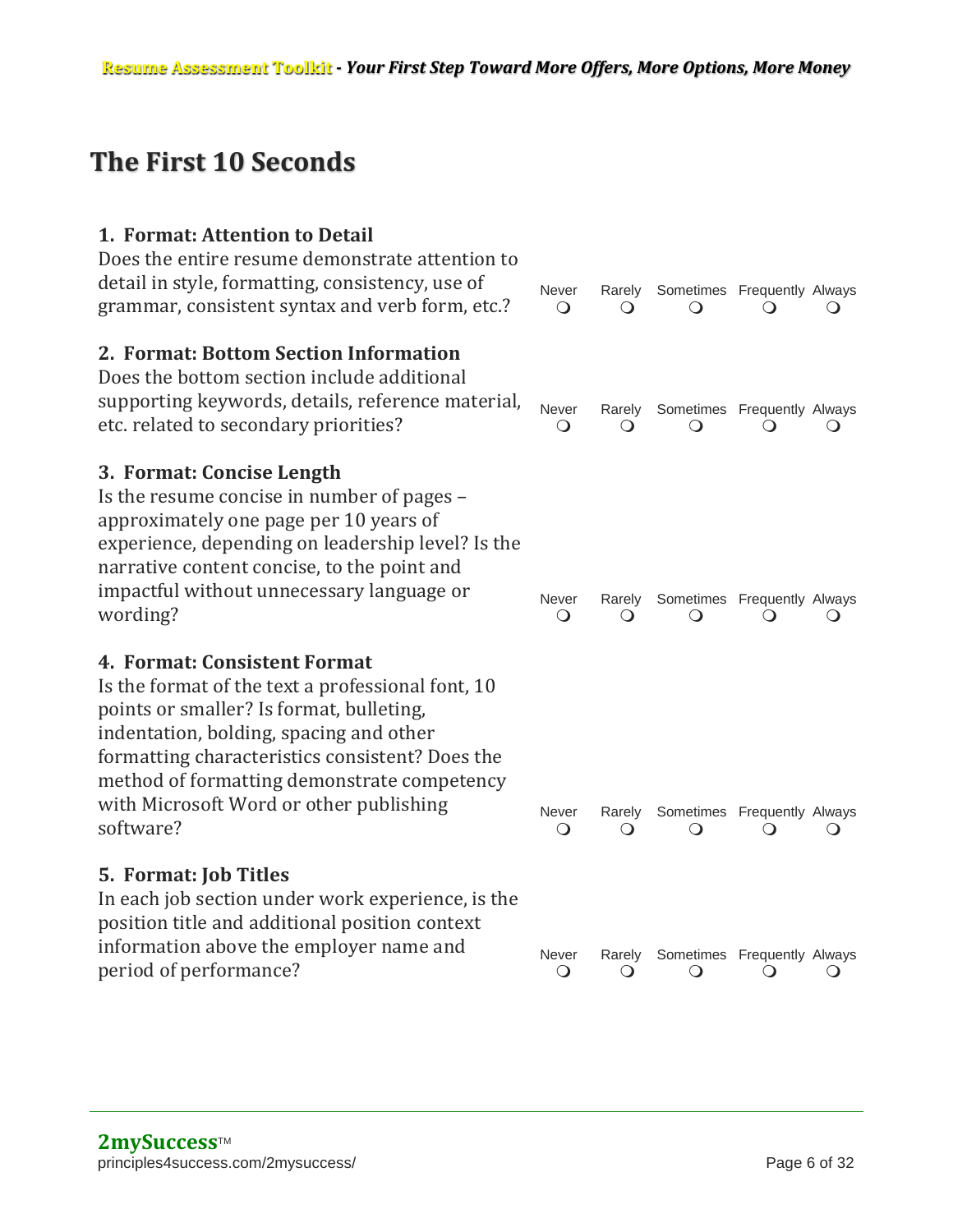#### **6. Format: Space Above the Fold Maximized**

| Does the space above the fold contain critical<br>elements of importance to the 5 Key<br>Stakeholders? Does the information above the<br>fold generally communicate and support a<br>Highly Qualified rating? Is the space poorly<br>utilized, e.g. white space, tables, lines, large font? | Never<br>O            | Rarely<br>$\left( \right)$       | Sometimes Frequently Always                           |                        |        |
|---------------------------------------------------------------------------------------------------------------------------------------------------------------------------------------------------------------------------------------------------------------------------------------------|-----------------------|----------------------------------|-------------------------------------------------------|------------------------|--------|
| 7. Format: Titles Industry-Consistent<br>Are all titles within each job section consistent<br>with industry standard titles? Do titles isolate<br>value to one industry or demonstrate<br>transferable value?                                                                               | Never<br>$\mathsf{O}$ | Ő                                | Rarely Sometimes Frequently Always                    |                        |        |
| 8. Header: Professional Achievements<br>Is a Professional Achievements section above the<br>fold? Are achievements measurable? Are<br>achievements in alignment with the Target<br>position?                                                                                                | <b>Never</b><br>O     | Rarely<br>$\left( \quad \right)$ | Sometimes Frequently Always<br>$\left( \quad \right)$ |                        |        |
| 9. Header: Contact Information<br>Is your listed name your familiar name or legal<br>name? Is home address used? Is a professional<br>title used under your name? Is the space used<br>conservatively?                                                                                      | Never<br>O            | Rarely                           | Sometimes Frequently Always                           |                        | ( )    |
| 10. Header: Email Address<br>Does the email address appear professional? Is<br>the email on a modern popular domain, e.g.<br>Gmail, Yahoo, etc.?                                                                                                                                            | Never<br>$\circ$      | Rarely<br>$\cup$                 | Sometimes Frequently Always<br>Ő                      |                        | $\cup$ |
| 11. Header: Personal Address<br>Is there a reason a home address is included?<br>Does it make sense to leave location off the<br>resume? Does the home address include an<br>apartment number?                                                                                              | Never<br>$\circ$      | Rarely<br>$\Omega$               | Sometimes Frequently Always                           | $\left( \quad \right)$ |        |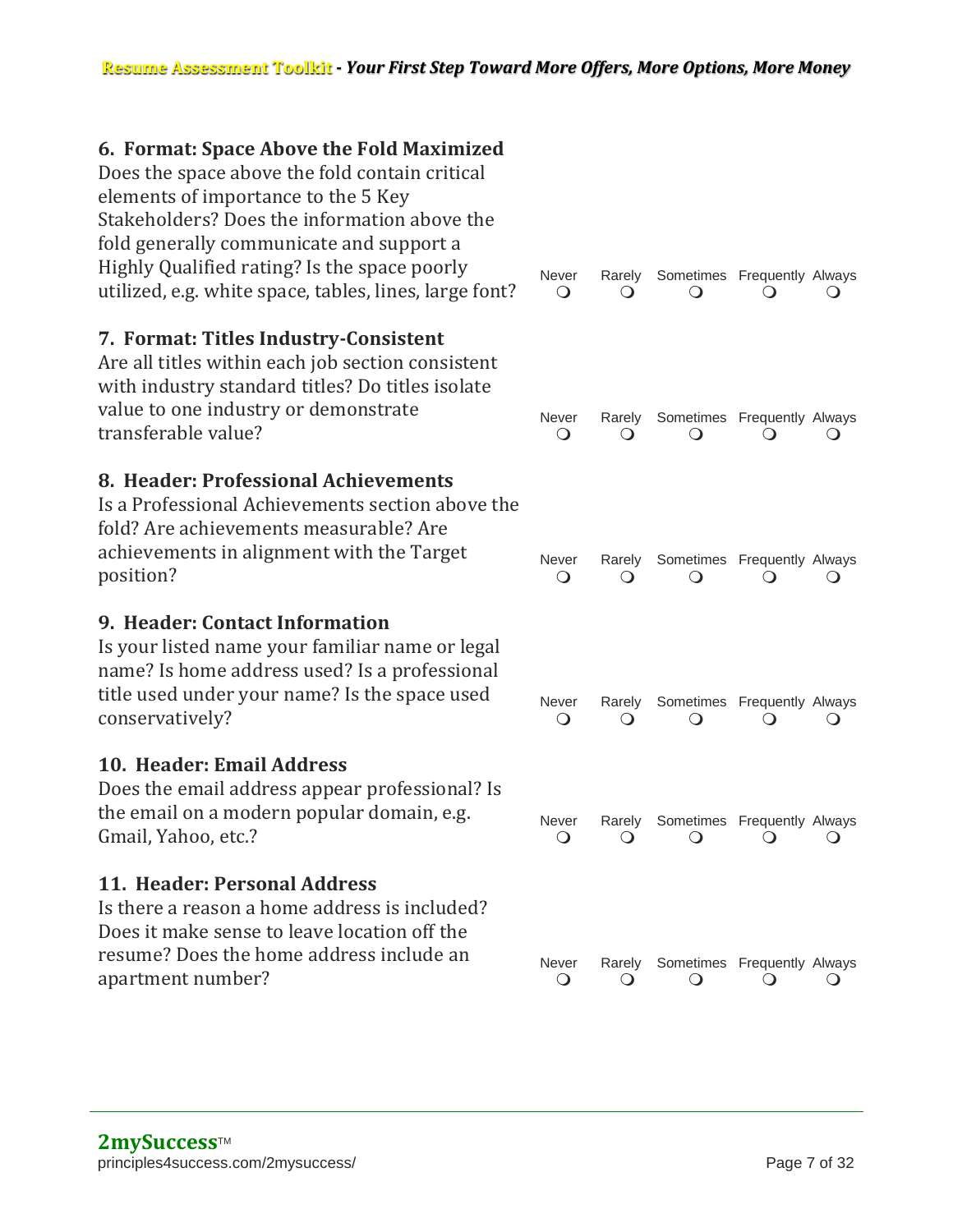#### **12. Header: LinkedIn Profile**

| Is the LinkedIn Profile URL on the resume? Is it<br>in the header or at the bottom? is the URL a<br>professional and business appropriate URL?                                                                                                                   | Never<br>Q            | Rarely      | Sometimes Frequently Always |                             |  |
|------------------------------------------------------------------------------------------------------------------------------------------------------------------------------------------------------------------------------------------------------------------|-----------------------|-------------|-----------------------------|-----------------------------|--|
| 13. Header: Professional Title<br>Does your professional title reinforce your<br>stated Value Proposition? Is your title in<br>alignment with the position being sought?                                                                                         | Never<br>$\circ$      | Rarely      | Sometimes Frequently Always |                             |  |
| 14. Header: Resume Header, Footer<br>Is there a document header and/or footer<br>included with repeating information such as<br>name or page number?                                                                                                             | Never<br>$\circ$      | Rarely      | Sometimes Frequently Always |                             |  |
| 15. Header: Website Addresses<br>Is there a personal website listed? Is the URL<br>professional? Is the content on the link<br>professionally appropriate? Does it include links<br>to other inappropriate content?                                              | Never<br>$\circ$      | Rarely      | Sometimes Frequently Always |                             |  |
| 16. Header: Willing to Relocate?<br>Does it make sense to add "Willing to Relocate"<br>on the resume? Would you relocate at your own<br>personal expense if relocation support is not<br>available? Are you applying to jobs in the<br>geography where you live? | Never<br>$\mathsf{O}$ | Rarely<br>O | O                           | Sometimes Frequently Always |  |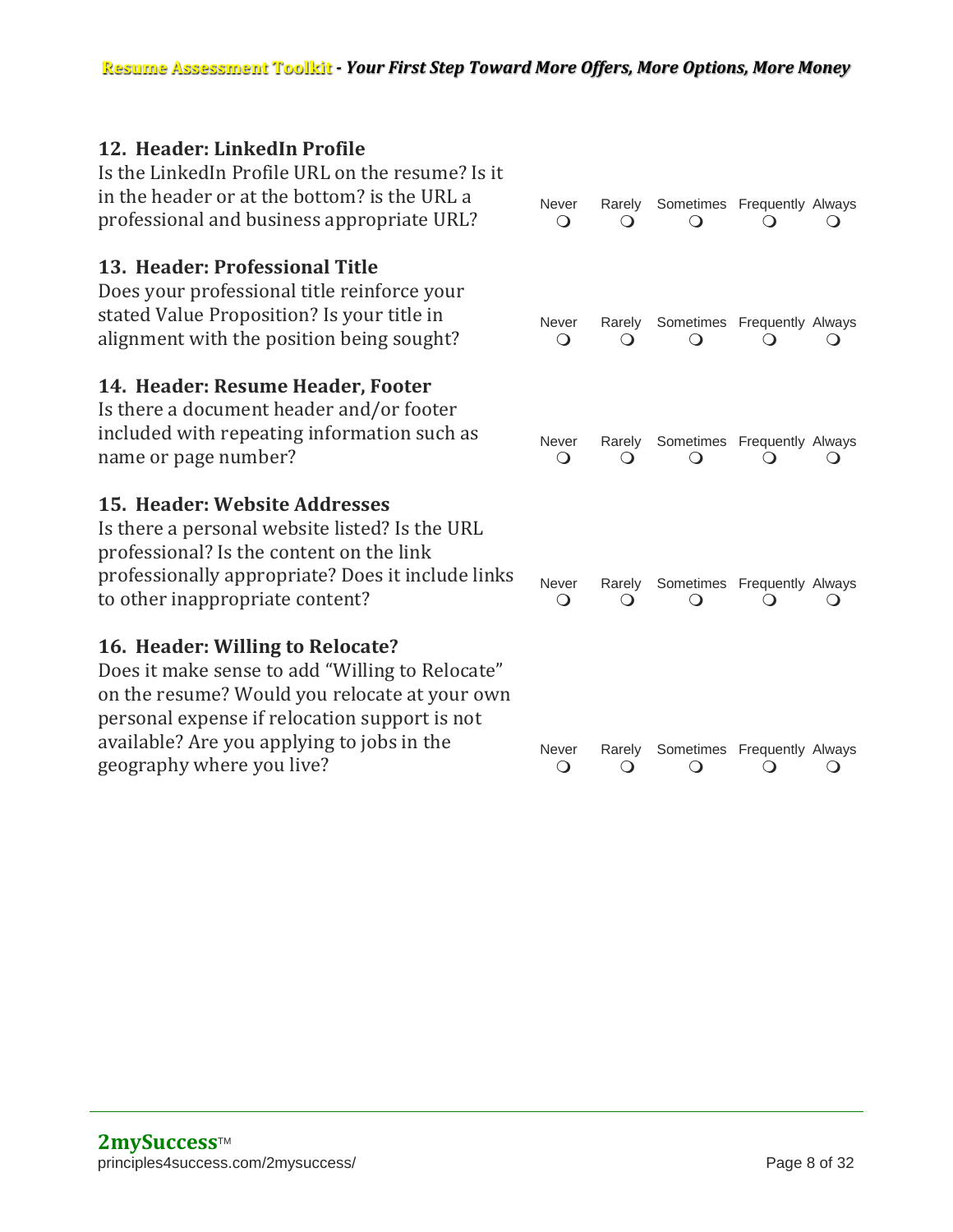### **Fundamentals (for Bots and Recruiters)**

#### **17. Format: ATS Readable**

| Does the resume utilize standard ASCII fonts<br>without symbols, graphics, images, etc. Is the<br>resume a scanned image or text-based                                                                                                                                                                  |                              |                    |                                                              |
|---------------------------------------------------------------------------------------------------------------------------------------------------------------------------------------------------------------------------------------------------------------------------------------------------------|------------------------------|--------------------|--------------------------------------------------------------|
| document? Are categories clearly identified in<br>each segment?                                                                                                                                                                                                                                         | Never<br>O                   | Rarely<br>$\Omega$ | Sometimes Frequently Always                                  |
| 18. Skills: Capabilities Applicable<br>Are listed capabilities in alignment with the<br>Value Proposition and the position being sought?                                                                                                                                                                | Never<br>$\Omega$            | Rarely<br>$\Omega$ | Sometimes Frequently Always<br>$\left( \quad \right)$<br>( ) |
| 19. Skills: Capabilities Relevant<br>Are listed capabilities relevant to the duties and<br>responsibilities of the position being sought? Do<br>they demonstrate Next Level capability? Are any<br>references distracting?                                                                              | Never<br>$\circ$             | Rarely<br>$\Omega$ | Sometimes Frequently Always<br>0                             |
| 20. Skills: Capabilities Transferrable<br>Is the list of capabilities transferable to the<br>position being sought? Are there other desired<br>capabilities not included on the resume?<br>Are the skills and capabilities listed described<br>using industry-appropriate language for the<br>position? | <b>Never</b><br>$\mathsf{O}$ | Rarely<br>$\Omega$ | Sometimes Frequently Always<br>(၂                            |
| 21. Skills: Skills or Capabilities Listed<br>Are skills listed separately? Are keywords and<br>keyword phrases properly utilized? Are the most<br>relevant skills or capabilities listed first?                                                                                                         | Never<br>$\circ$             | Rarely<br>$\cup$   | Sometimes Frequently Always<br>$\cup$                        |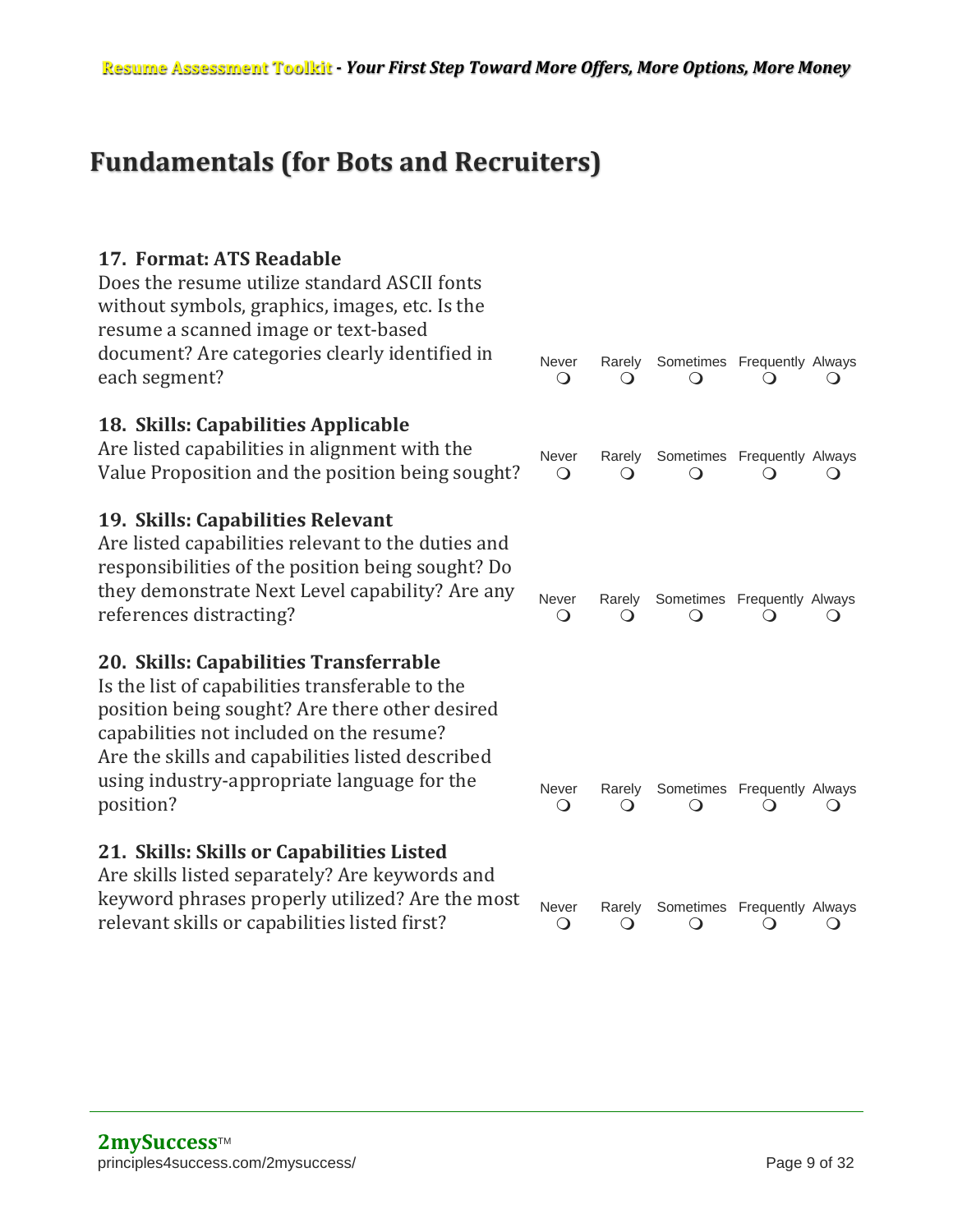### **Your Unique Selling Proposition**

| 22. Strategic: Business Jargon Used<br>Is the resume readable without having to<br>interpret industry-specific business jargon? Are<br>subjective words used as adjectives?                                                | Never<br>$\circ$    | Rarely            | Sometimes Frequently Always           |              |                 |
|----------------------------------------------------------------------------------------------------------------------------------------------------------------------------------------------------------------------------|---------------------|-------------------|---------------------------------------|--------------|-----------------|
| 23. Strategic: Clear MinQual Content<br>Do the most prominent information elements<br>clearly communicate you are Minimally Qualified<br>for the desired position?                                                         | Never<br>$\Omega$   | Rarely            | Sometimes Frequently Always           |              |                 |
| 24. Strategic: Content Aligned with Target<br>Is the overall content in the resume aligned with<br>the target goal and objective?                                                                                          | Never<br>$\Omega$   | Rarely            | Sometimes Frequently Always           |              |                 |
| 25. Strategic: Forward Oriented<br>Does the information support qualification for<br>the desired position? Or does the information<br>only document past work history?                                                     | Never<br>O          | Rarely            | Sometimes Frequently Always           |              |                 |
| 26. Strategic: Industry Acronyms Used<br>Are all industry and position-related acronyms<br>included in the resume included in the text or as<br>keywords? Are any strategic acronyms omitted?                              | Never<br>$\bigcirc$ | Rarely            | Sometimes Frequently Always           |              |                 |
| 27. Strategic: Target Keywords Leveraged<br>Are primary key words included in the text or<br>listed as skills, capabilities, etc.?                                                                                         | Never<br>Ő          | Rarely            | Sometimes Frequently Always           |              |                 |
| 28. Summary: Career Objective listed as<br><b>Value Proposition</b><br>Is there a clear statement that summarizes your<br>career objective? Is there a clear value<br>proposition from the perspective of the<br>employer? | Never<br>$\bigcirc$ | Rarely<br>$\circ$ | Sometimes Frequently Always<br>$\cup$ | $\mathsf{O}$ | $\mathbf\Omega$ |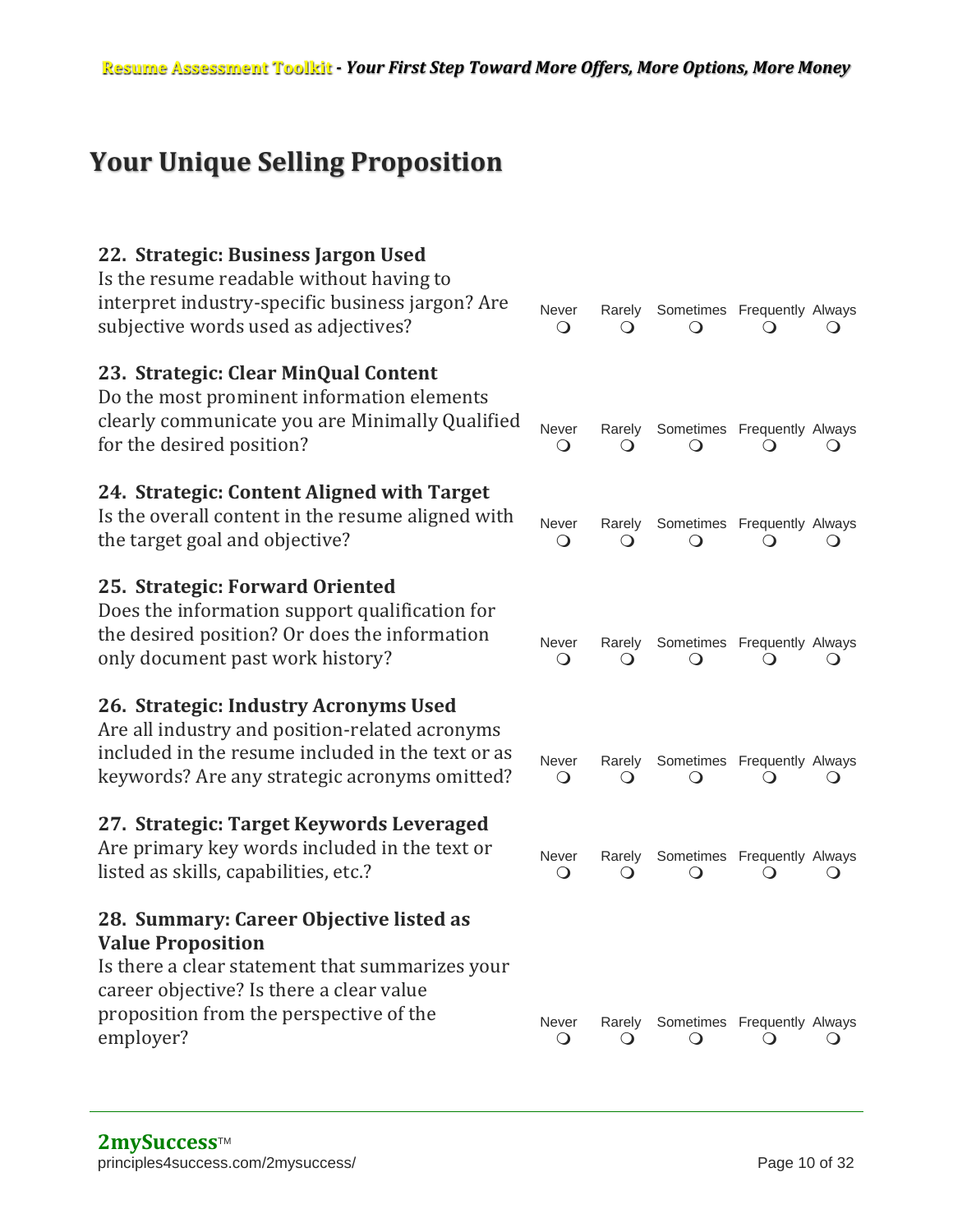#### **29. Summary: Strong Employer WIIFM**

| Is there a compelling business case from the<br>WIIFM of the employer included above the fold?                                                                                             | Never<br>$\Omega$ | Rarely<br>$\Omega$         | Sometimes Frequently Always<br>∩ | $\left( \right)$ |  |
|--------------------------------------------------------------------------------------------------------------------------------------------------------------------------------------------|-------------------|----------------------------|----------------------------------|------------------|--|
| 30. Summary: USP Aligned to Position<br>Is there a unique selling proposition beyond a<br>business case that differentiates you from other<br>candidates and is aligned with the position? | Never<br>$\Omega$ | Rarely<br>$\left( \right)$ | Sometimes Frequently Always      |                  |  |
| 31. Summary: Value Proposition Clear<br>Is there a clear value proposition? Is the value<br>proposition specific or written in general<br>abstract terms?                                  | Never<br>$\Omega$ | Rarely<br>$\Omega$         | Sometimes Frequently Always      |                  |  |

### **Competitive Differentiators**

#### **32. Above and Beyond: Articles, Publications, Books** Have you published work-related articles, books, blogs, etc.? Have they been included if appropriate? Never Rarely Sometimes Frequently Always  $\begin{matrix} 0 & 0 & 0 & 0 & 0 \end{matrix}$ **33. Above and Beyond: Awards** Do you have any awards, certificates or other forms of recognition which should be included? Never Rarely Sometimes Frequently Always  $\begin{matrix} 0 & 0 & 0 & 0 & 0 \end{matrix}$ **34. Above and Beyond: Patents** Do you have patents, trademarks or copyrighted material associated with your prior work which emphasizes your value? Never Rarely Sometimes Frequently Always  $\begin{matrix} 0 & 0 & 0 & 0 & 0 \end{matrix}$ **35. Above and Beyond: Podcasts** Do you have any content on the web such as podcasts, videos, etc. related to your work? Never Rarely Sometimes Frequently Always  $\begin{matrix} 0 & 0 & 0 & 0 & 0 \end{matrix}$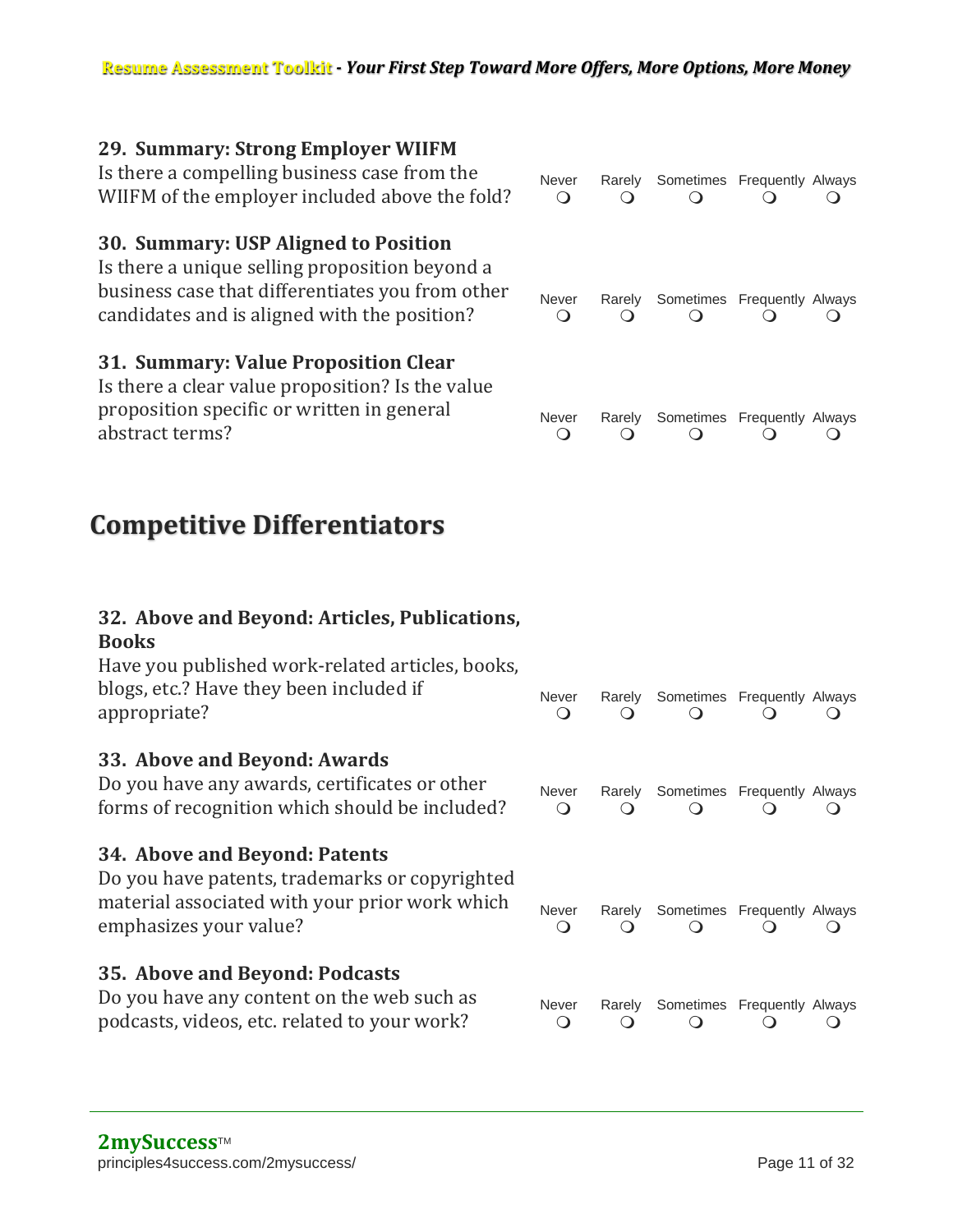| 36. Above and Beyond: Speaking                                                                                                                                                                                                              |                       |                                  |                                               |                |                 |
|---------------------------------------------------------------------------------------------------------------------------------------------------------------------------------------------------------------------------------------------|-----------------------|----------------------------------|-----------------------------------------------|----------------|-----------------|
| <b>Engagements</b><br>Have you done any public speaking, internally or<br>externally, particularly if related to your work?<br>Should it be included?                                                                                       | Never<br>$\cup$       | Rarely                           | Sometimes Frequently Always                   |                |                 |
| 37. Each Position: "Next Level"<br><b>Responsibilities</b>                                                                                                                                                                                  |                       |                                  |                                               |                |                 |
| Do you list responsibilities or duties in your<br>current and previous assignments which<br>represent "Next Level" tasks (responsibilities<br>primarily associated with your supervisor)? Are<br>"Next Level" tasks properly characterized? | Never<br>$\circ$      | Rarely<br>Ő                      | Sometimes Frequently Always<br>$\Omega$       | $\Omega$       |                 |
| 38. Each Position: Accomplishments Listed<br>Have you identified accomplishments and<br>achievements associated with all of your prior<br>roles? How are they represented on your<br>resume?                                                | Never<br>$\circ$      | Rarely<br>$\left( \quad \right)$ | Sometimes Frequently Always                   |                |                 |
| <b>39. Each Position: Certifications</b><br>Do you have any current certifications? Any past,<br>expired certifications? Are they relevant and<br>should they be listed?                                                                    | Never<br>$\mathbf{O}$ | Rarely<br>$\Omega$               | Sometimes Frequently Always                   | $\Omega$       | $\mathbf\Omega$ |
| <b>40. Each Position: Continuing Education</b><br>Do you maintain a list of your completed<br>continuing education - formal and informal?<br>Which components would add value if listed on<br>your resume?                                  | Never<br>$\circ$      | $\cup$                           | Rarely Sometimes Frequently Always<br>$\circ$ | $\overline{Q}$ |                 |
| <b>41. Each Position: Contributions Listed</b><br>Have you made additional contributions to your<br>previous employers outside of your primary area<br>of responsibility? Should they be listed?                                            | Never<br>$\Omega$     | Rarely                           | Sometimes Frequently Always                   |                |                 |
| <b>42. Each Position: Improvements</b><br>Have you made process improvements or<br>enhancements of any other kind in your<br>previous positions? How are they represented?                                                                  | Never<br>$\Omega$     | Rarely                           | Sometimes Frequently Always                   |                |                 |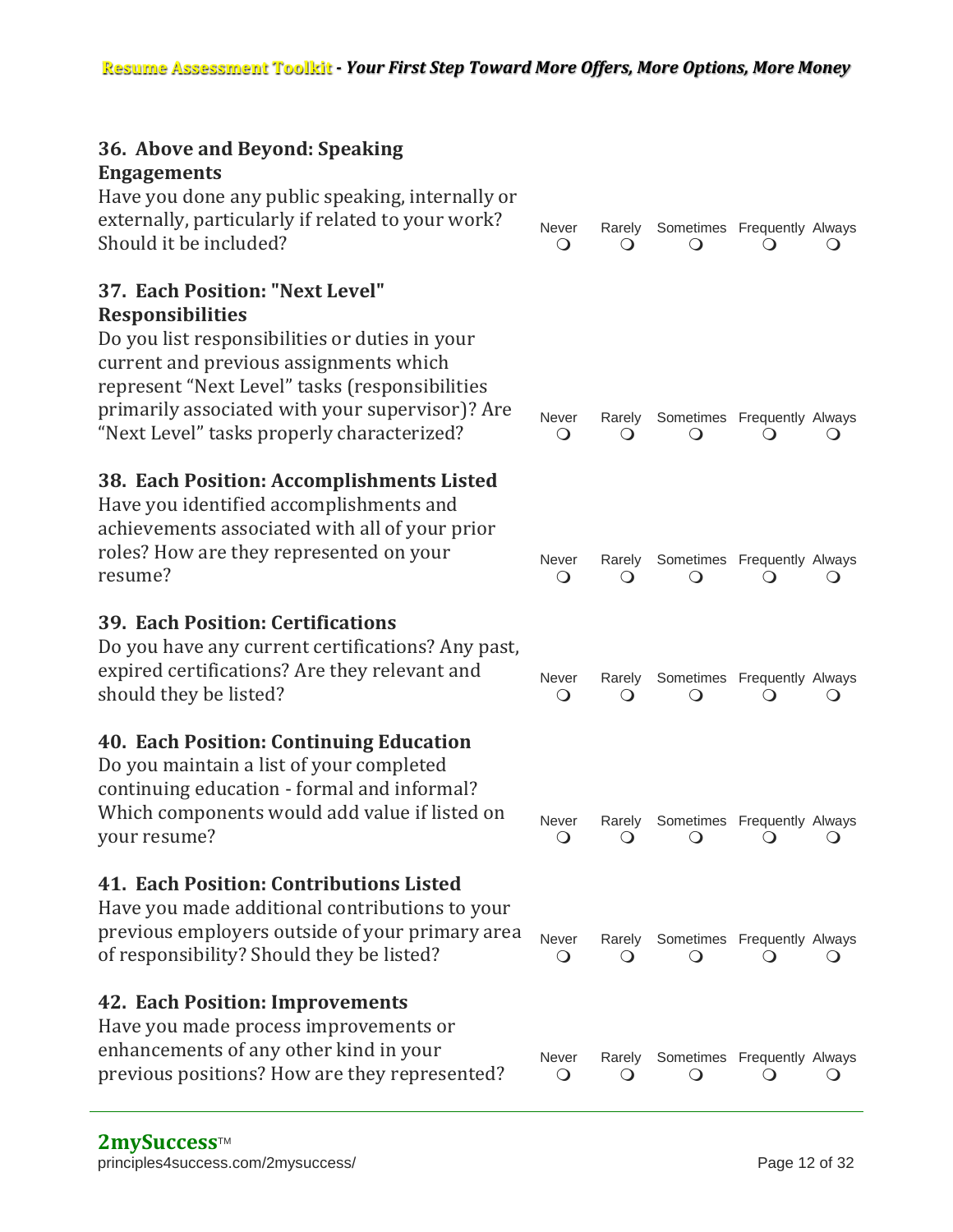Never Rarely Sometimes Frequently Always  $\begin{matrix} 0 & 0 & 0 & 0 & 0 \end{matrix}$ 

Never Rarely Sometimes Frequently Always  $\begin{matrix} 0 & 0 & 0 & 0 & 0 \end{matrix}$ 

Never Rarely Sometimes Frequently Always  $\begin{matrix} 0 & 0 & 0 & 0 & 0 \end{matrix}$ 

#### **43. Each Position: Quantified Results**

Are your specific achievements quantified, such as percentage of improvement, money saved, etc.?

#### **44. Each Position: Responsibilities**

For each position listed, are prior duties and responsibilities listed which are the same on everyone's resume with a similar job or is there an emphasis on differentiators?

#### **45. Each Position: S.M.A.R.T. Achievements**

Like goals and objectives that follow a S.M.A.R.T. format, are the achievements of those goals and objectives also communicated in a way that they are specific, measurable, etc.?

### **The Fundamentals**

| <b>46. Each Position: Action Verbs</b><br>Does each bullet under each listed position begin<br>with a verb? Do the strength of the verbs<br>properly align with the level of responsibility? | Never<br>∩ | Rarely<br>∩        | Sometimes Frequently Always<br>∩                | $\left( \right)$ |  |
|----------------------------------------------------------------------------------------------------------------------------------------------------------------------------------------------|------------|--------------------|-------------------------------------------------|------------------|--|
| <b>47. Each Position: Bulleted Text</b><br>Is the text for each position bulleted or written in<br>narrative form with complete sentences?                                                   | Never<br>O | Rarely<br>$\Omega$ | Sometimes Frequently Always<br>$\left( \right)$ | $\left( \right)$ |  |
| 48. Each Position: Company Description<br>Does it make sense to include a brief description<br>of the companies you previously worked for if<br>their brand is relatively unknown?           | Never<br>∩ | Rarely<br>∩        | Sometimes Frequently Always                     |                  |  |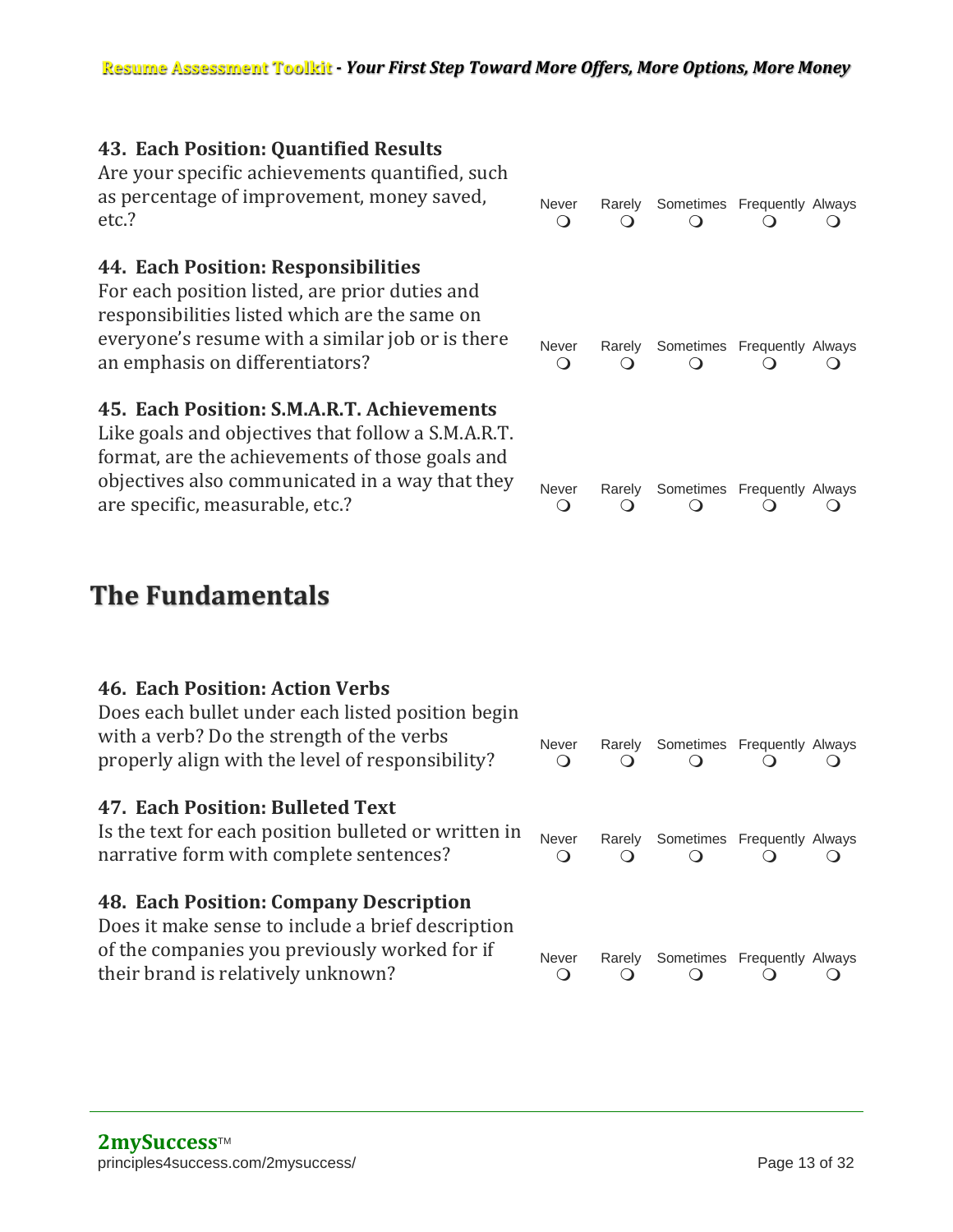| 49. Each Position: Company Name<br>Are you using the legal names of your past<br>employers, their brand name, their parent<br>company, etc.? Which makes most sense?                          | Never<br>O            | Rarely<br>$\Omega$ | Sometimes Frequently Always             |        |  |
|-----------------------------------------------------------------------------------------------------------------------------------------------------------------------------------------------|-----------------------|--------------------|-----------------------------------------|--------|--|
| 50. Each Position: Dates with Months<br>Does the period of performance listed for each<br>job assignment include month and year?                                                              | Never<br>$\circ$      | Rarely             | Sometimes Frequently Always             |        |  |
| 51. Each Position: How Acquired<br>Does it make sense to include a brief description<br>about how you were retained by your prior<br>emplayer(s)?                                             | Never<br>$\Omega$     | Rarely             | Sometimes Frequently Always             |        |  |
| 52. Each Position: Non-standard Titles<br>If you have a non-standard title that does not<br>properly convey your responsibilities, is there an<br>alternative that would be more appropriate? | Never<br>$\Omega$     | Rarely             | Sometimes Frequently Always             |        |  |
| <b>53. Each Position: Past Tense</b><br>Are all verbs in past tense, except those<br>associated with your current assignment if you<br>are still working?                                     | Never<br>$\mathsf{O}$ | Rarely<br>(၂       | Sometimes Frequently Always             |        |  |
| 54. Each Position: Titles / Roles<br>Do your titles convey your roles properly? Are<br>your roles properly represented? If you were a<br>contractor, how is it represented?                   | Never<br>$\circ$      | Rarely<br>$\Omega$ | Sometimes Frequently Always             |        |  |
| 55. General: Distracting, Inconsistent<br><b>Content</b>                                                                                                                                      |                       |                    |                                         |        |  |
| Is there anything potentially distracting because<br>it is not consistent with the overall theme,<br>message and direction of the resume?                                                     | Never<br>$\circ$      | Rarely<br>O        | Sometimes Frequently Always<br>$\Omega$ |        |  |
| 56. General: Keywords, Industry-specific<br>(level 1)                                                                                                                                         |                       |                    |                                         |        |  |
| Are level one, industry specific keywords,<br>included in each section for each position?                                                                                                     | Never<br>$\bigcirc$   | Rarely<br>$\cup$   | Sometimes Frequently Always<br>$\Omega$ | $\cup$ |  |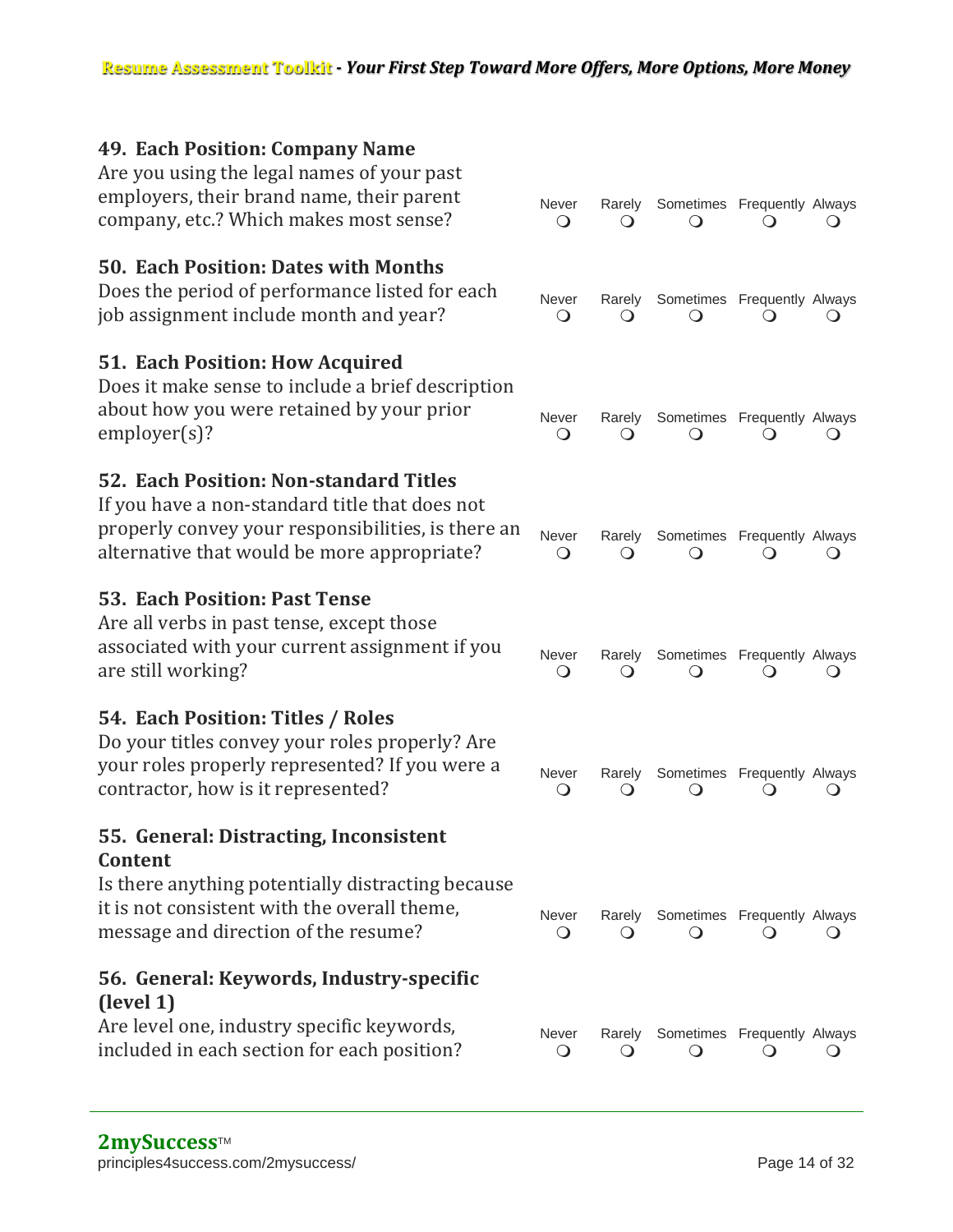| 57. General: Keywords, Functional (level 2)<br>Are level two, functional keywords related to<br>more specific duties and responsibilities, also<br>included?           | <b>Never</b><br>$\circ$ | Rarely      | Sometimes Frequently Always |   |
|------------------------------------------------------------------------------------------------------------------------------------------------------------------------|-------------------------|-------------|-----------------------------|---|
| 58. General: Keywords, Matched to Role<br>Have keywords associated with the target job<br>opportunity been identified and included?                                    | Never<br>0              | Rarely      | Sometimes Frequently Always |   |
| <b>59. Grammar: Consistent Tense</b><br>Is there consistent use of pronouns, person and<br>tense in your resume, cover letter, question and<br>answer responses, etc.? | Never<br>$\circ$        | Rarely      | Sometimes Frequently Always |   |
| 60. Grammar: Typos<br>Are there misspelled acronyms, words or<br>properly spelled, incorrect words?                                                                    | Never<br>$\bigcirc$     | Rarely<br>Q | Sometimes Frequently Always | Ő |
| 61. Grammar: Wording Errors<br>Are there other sentence construction errors<br>which need to be corrected to demonstrate<br>acceptable professional language use?      | Never<br>O              | Rarely      | Sometimes Frequently Always |   |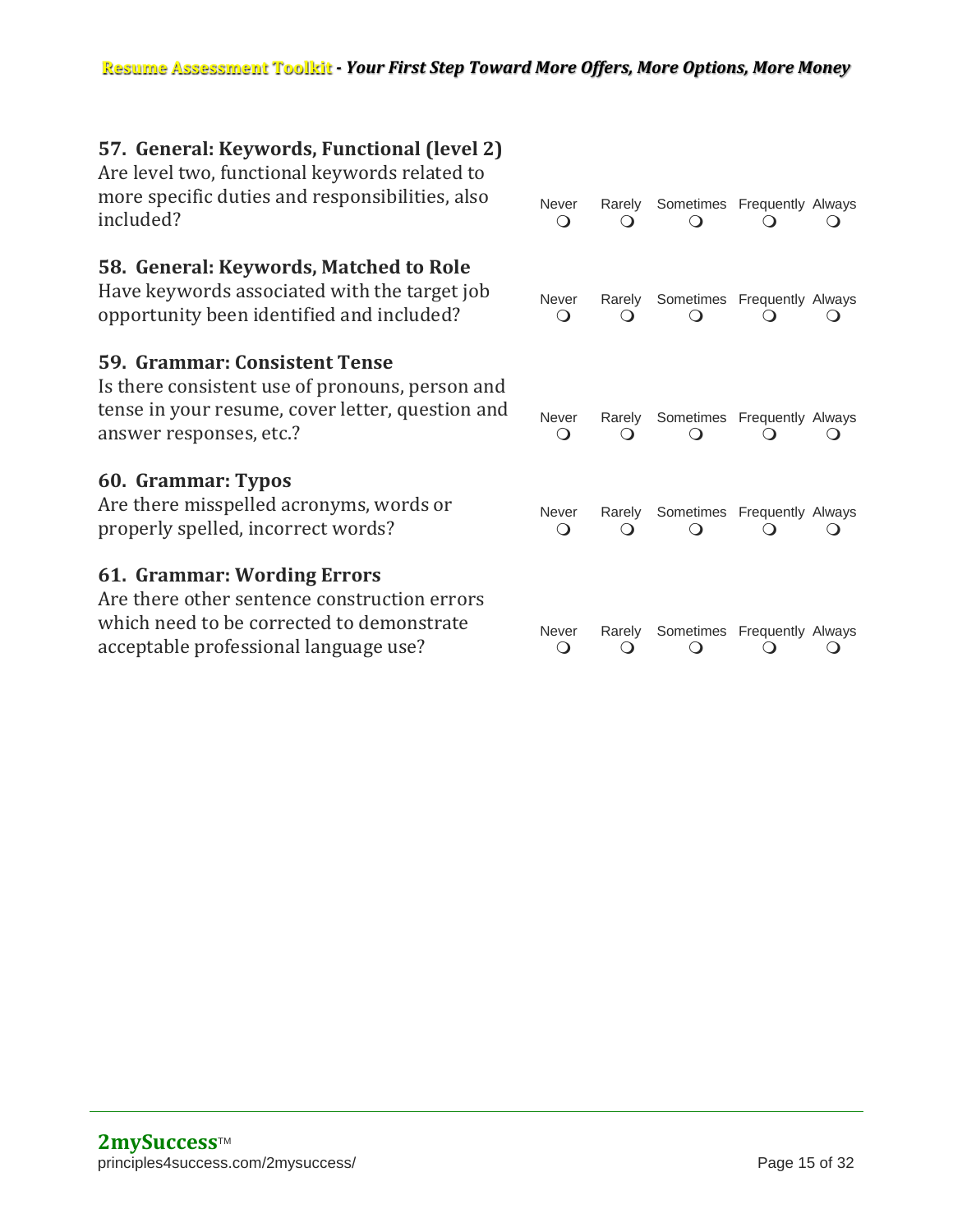### **Potential Resume Killers**

#### **62. Affiliations: Civic**

| If civic activities, organizations or affiliations are<br>listed, are they potential distractors or could<br>they be sources of concern?                                                                | Never<br>$\circ$  | Rarely<br>$\Omega$ | Sometimes Frequently Always<br>$\Omega$ | $\Omega$ |        |
|---------------------------------------------------------------------------------------------------------------------------------------------------------------------------------------------------------|-------------------|--------------------|-----------------------------------------|----------|--------|
| <b>63. Affiliations: Political</b><br>Does it make sense to list political affiliations,<br>activities, volunteer efforts, etc.? Could they be<br>construed as sources of conflict?                     | Never<br>Q        | Rarely<br>$\Omega$ | Sometimes Frequently Always<br>$\Omega$ |          |        |
| 64. Affiliations: Professional<br>Are professional affiliations, memberships,<br>associations, etc. consistent with the position or<br>potentially distracting because they are<br>irrelevant?          | Never<br>$\Omega$ | Rarely<br>$\Omega$ | Sometimes Frequently Always<br>$\Omega$ |          |        |
| <b>65. Affiliations: Religious</b><br>Does it make sense to list religious activities,<br>beliefs, associations, etc. or are they distracting?                                                          | Never<br>$\Omega$ | Rarely<br>$\Omega$ | Sometimes Frequently Always             |          | ()     |
| <b>66. Affiliations: Social</b><br>Are social activities and affiliations appropriate<br>beyond simply being informational? How do<br>they support the value proposition?                               | Never<br>$\circ$  | Rarely<br>$\Omega$ | Sometimes Frequently Always<br>$\Omega$ | $\Omega$ | $\cup$ |
| 67. Affiliations: Other<br>Do you have other affiliations or associations<br>listed which are inconsistent with your personal<br>brand or do not add value from the WIIFM of the<br>5 Key Stakeholders? | Never<br>$\circ$  | Rarely<br>$\Omega$ | Sometimes Frequently Always             |          |        |
|                                                                                                                                                                                                         |                   |                    |                                         |          |        |

Never Rarely Sometimes Frequently Always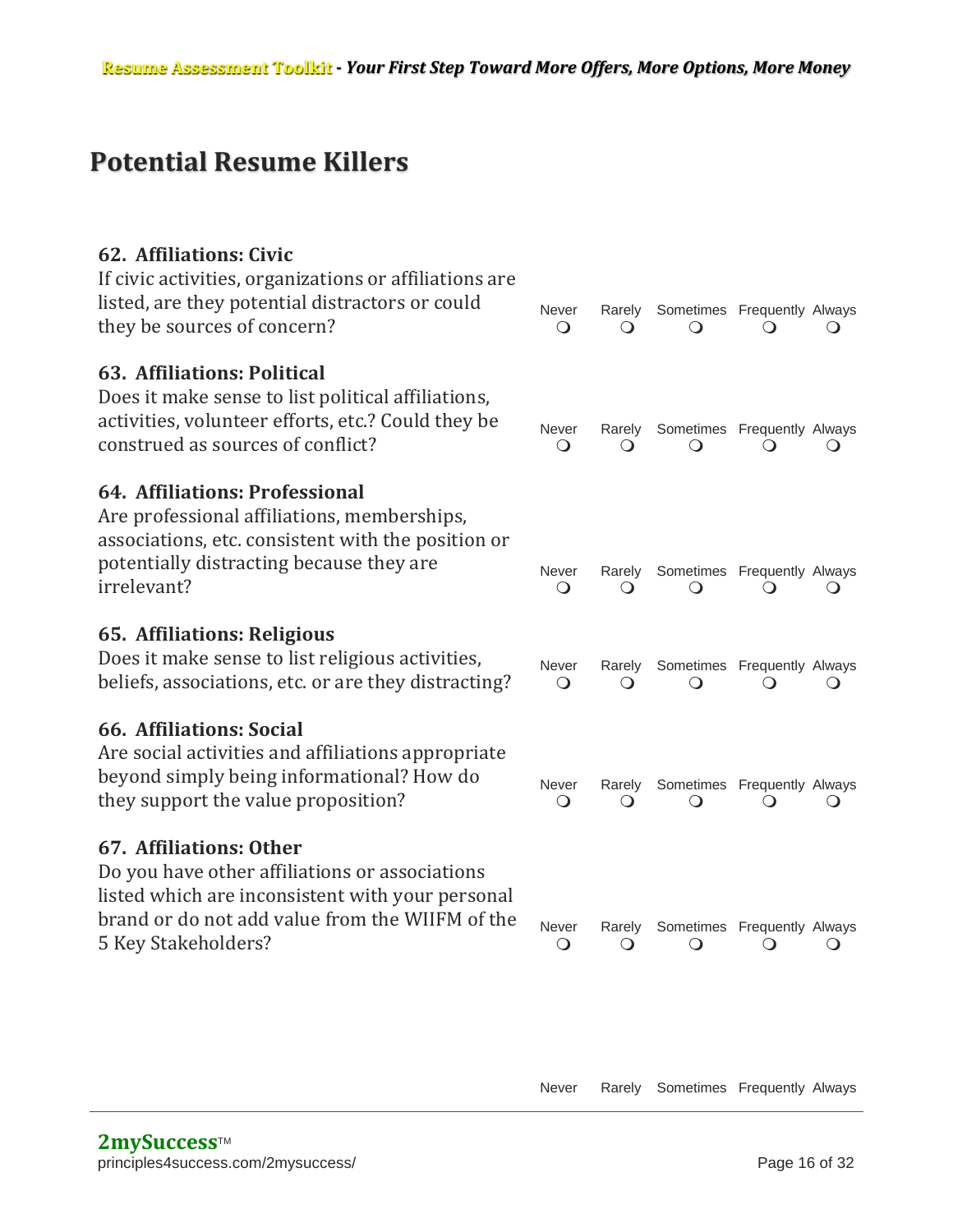#### **Resume Assessment Toolkit** *- Your First Step Toward More Offers, More Options, More Money*

| 68. Information: Inappropriate Information<br>Is there inappropriate information, photographs,<br>references or links included which could become<br>a source of discrimination or be construed as<br>professionally inappropriate?                                                 | $\Omega$                      | Q                  | ∩                           | O |  |
|-------------------------------------------------------------------------------------------------------------------------------------------------------------------------------------------------------------------------------------------------------------------------------------|-------------------------------|--------------------|-----------------------------|---|--|
| 69. Information: Outdated Experience<br>Do you have work experience listed which is too<br>old or somehow irrelevant to the current<br>position of interest?                                                                                                                        | Never<br>$\circ$              | Rarely<br>$\Omega$ | Sometimes Frequently Always |   |  |
| <b>70. Information: TMI</b><br>Is there any other information, particularly<br>personal, which could be labeled, "too much<br>information"?                                                                                                                                         | Never<br>O                    | Rarely<br>$\Omega$ | Sometimes Frequently Always |   |  |
| 71. Special Circumstances: Criminal Record<br>Do you have a criminal record which prohibits<br>you from being eligible for the position? Are you<br>aware of the background check and eligibility<br>requirements?                                                                  | Never<br>$\bigcirc$           | Rarely<br>$\Omega$ | Sometimes Frequently Always |   |  |
| 72. Special Circumstances: Employment Gaps<br>Do you have any gaps in employment greater<br>than a couple months which are not explained? If<br>they are explained, is that information in the<br>cover letter or the resume?                                                       | Never<br>O                    | Rarely<br>$\Omega$ | Sometimes Frequently Always |   |  |
| 73. Special Circumstances: Entrepreneurial<br><b>Interests</b><br>Are you an entrepreneur? Do your business<br>endeavors create a conflict of interest with your<br>potential employer? Are you a threat to the<br>employer? What is the title you use to describe                  | Never                         | Rarely             | Sometimes Frequently Always |   |  |
| your position, even if you were the owner?<br>74. Special Circumstances: Inconsistency<br>Do you have a pattern of jobs which do not show<br>industry or position consistency? If yes, how<br>have you created a thread of continuity to reduce<br>the appearance of disconnection? | $\Omega$<br>Never<br>$\Omega$ | Rarely<br>$\cup$   | Sometimes Frequently Always |   |  |
|                                                                                                                                                                                                                                                                                     |                               |                    |                             |   |  |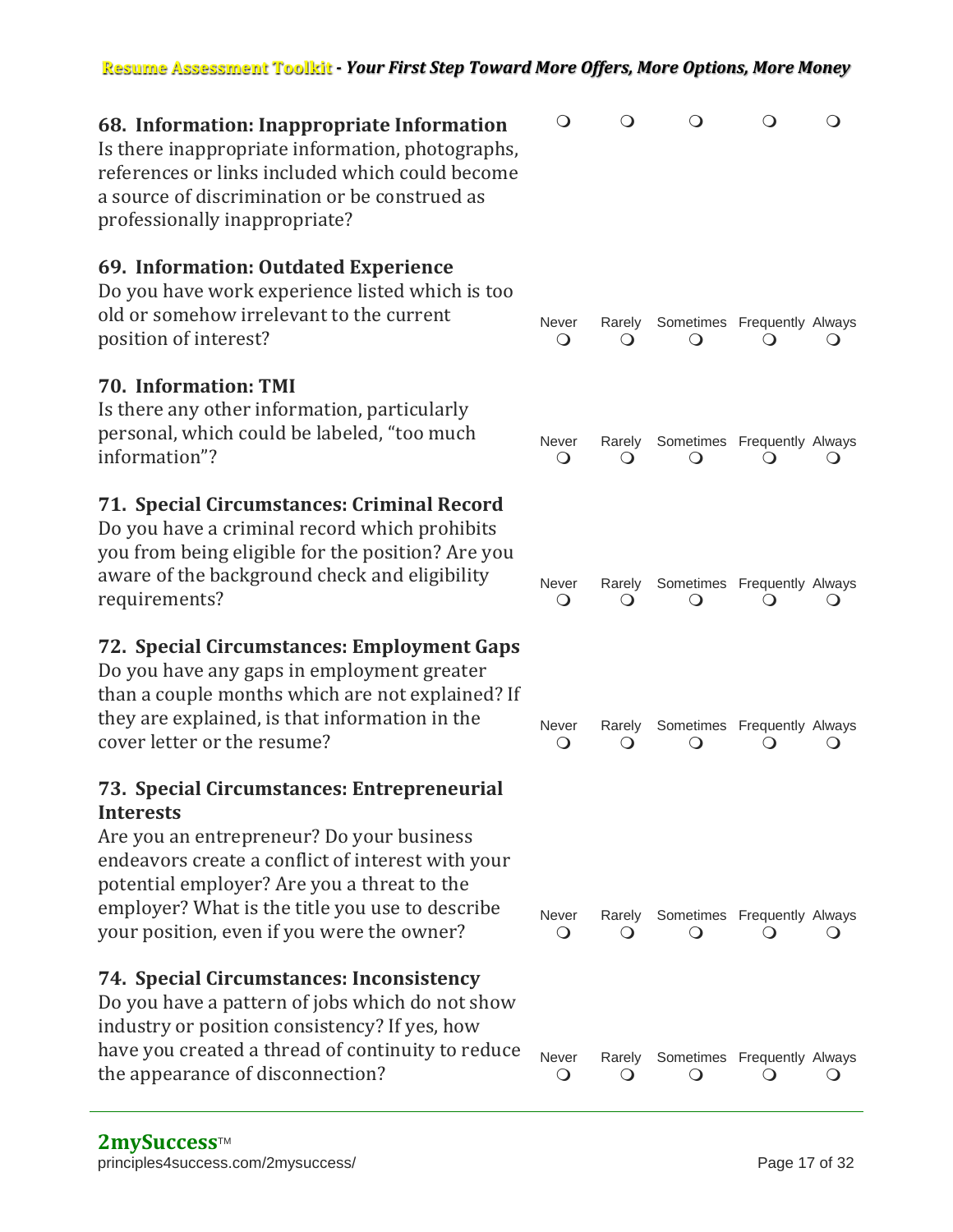Never Rarely Sometimes Frequently Always  $\begin{matrix} 0 & 0 & 0 & 0 & 0 \end{matrix}$ 

Never Rarely Sometimes Frequently Always  $\begin{matrix} 0 & 0 & 0 & 0 & 0 \end{matrix}$ 

Never Rarely Sometimes Frequently Always  $\begin{matrix} 0 & 0 & 0 & 0 & 0 \end{matrix}$ 

Sometimes Frequently Always

#### **75. Special Circumstances: Job Changes**

Have you had frequent job changes or jobs of short duration? How is this explained on the resume or in a cover letter?

#### **76. Special Circumstances: No Pattern of Increasing Responsibility**

Does your job history demonstrate increasing responsibility? If not, what can be done to highlight your readiness for the next level?

#### **77. Special Circumstances: Negative References**

Do you refer to negative events on your resume such as layoffs, reductions in force, performance issues, lawsuits, etc.? Do you have any other information included on your resume which could be construed as negative or concerning?

#### **78. Special Circumstances: Visa Requirements**

| Are you eligible to work? Do you require a visa? |                               | Never Rarely Sometimes Frequently Alwa |    |
|--------------------------------------------------|-------------------------------|----------------------------------------|----|
| Is this clearly stated on your resume?           | $\bullet$ $\bullet$ $\bullet$ | $\bigcirc$ $\bigcirc$                  | ○○ |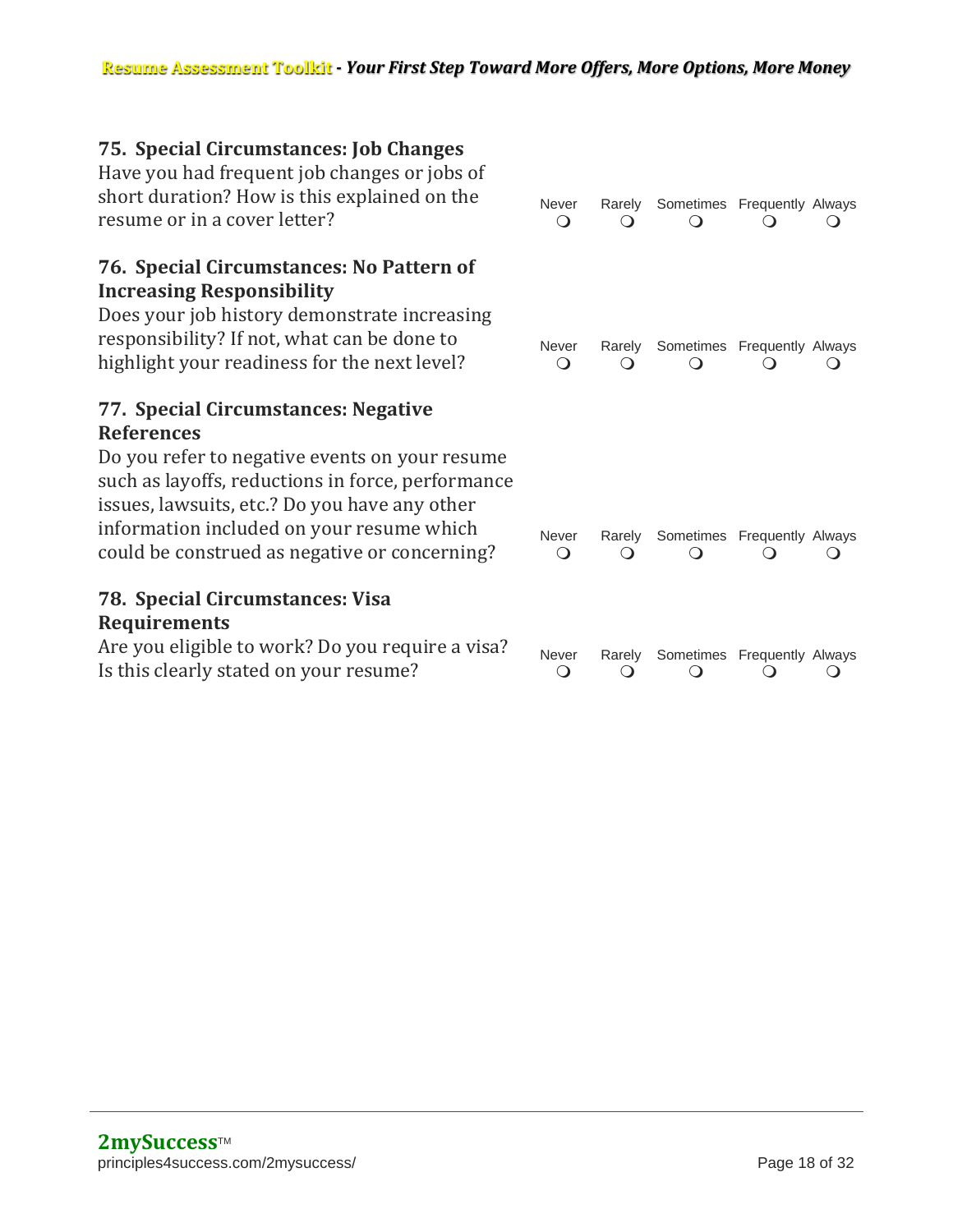### **Additional Information**

#### **79. Military Service: Branch**

| Is your military service represented? Does it add<br>value? Is your military service described in a<br>way that it is meaningful to a commercial<br>industry reviewer?         | <b>Never</b><br>Q               | Rarely<br>Q | Sometimes Frequently Always              | $\Omega$ | $\blacksquare$       |
|--------------------------------------------------------------------------------------------------------------------------------------------------------------------------------|---------------------------------|-------------|------------------------------------------|----------|----------------------|
| <b>80. Military Service: Decorations</b><br>Do you have awards, commendations or other<br>decorations from military service which should<br>be represented? Do they add value? | <b>Never</b><br>Q               | Rarely<br>∩ | Sometimes Frequently Always<br>$\bigcap$ | $\Omega$ | $\ddot{\phantom{1}}$ |
| 81. Military Service: Service Period<br>Are your military service dates listed? Are they<br>recent? Could it trigger age discrimination?                                       | Never<br>$\left( \quad \right)$ | Rarelv      | Sometimes Frequently Always              |          |                      |

### **Education**

| 82. Education: Continuing Education<br>If your formal education was some time ago, do<br>you have continuing education achievements<br>listed? Do you have supplemental educational<br>components represented? | Never<br>O        | Rarely<br>$\Omega$ | Sometimes Frequently Always<br>$\Omega$ | Ο. |  |
|----------------------------------------------------------------------------------------------------------------------------------------------------------------------------------------------------------------|-------------------|--------------------|-----------------------------------------|----|--|
| 83. Education: Formal<br>Is your formal education properly included?<br>Should it be at the header or footer of your<br>resume?                                                                                | Never<br>$\Omega$ | Rarely<br>$\Omega$ | Sometimes Frequently Always             |    |  |
| 84. Education: GPA<br>Is your GPA high enough to be listed on your<br>resume? If a recent graduate, have you included<br>your GPA?                                                                             | Never<br>∩        |                    | Rarely Sometimes Frequently Always      |    |  |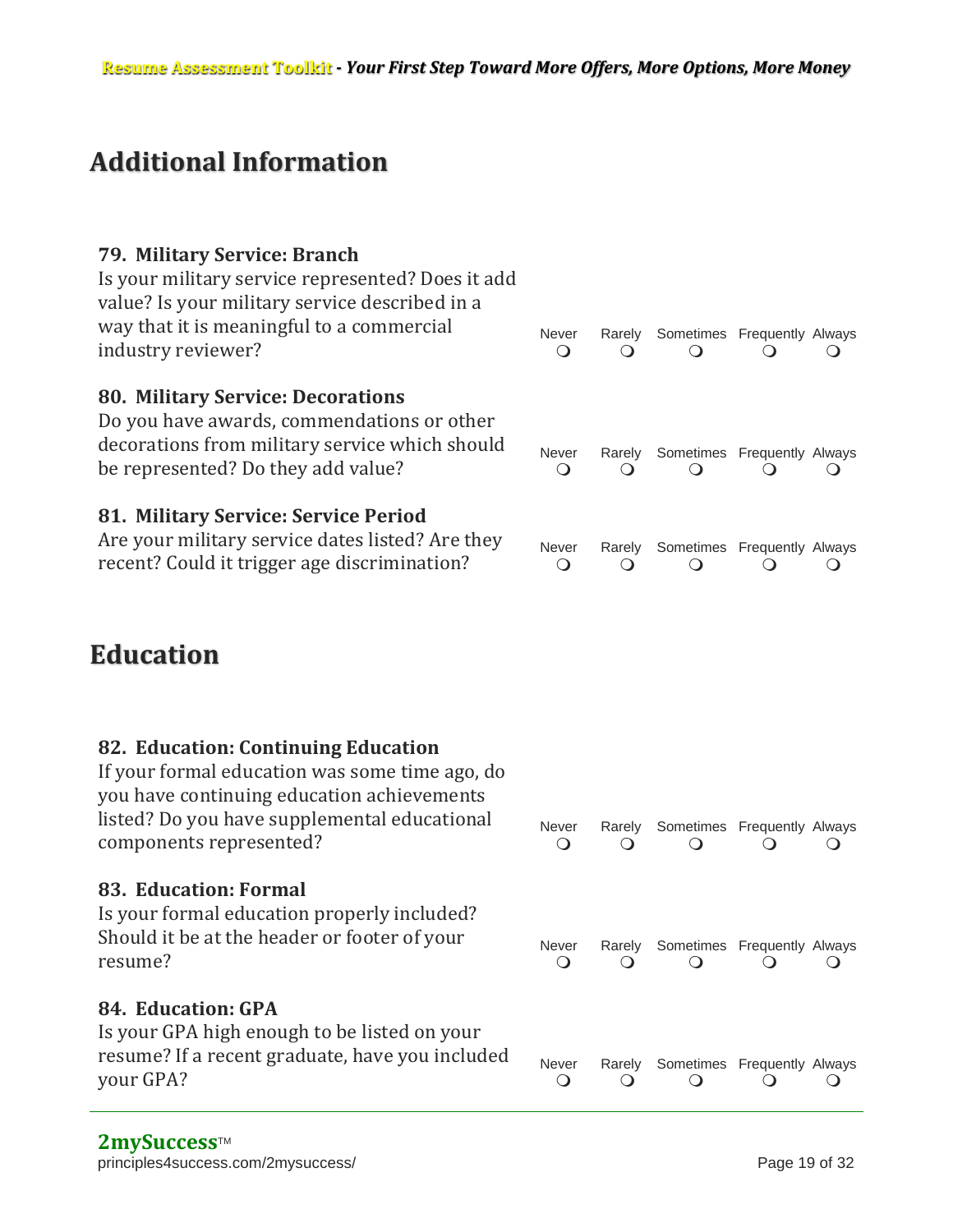#### **85. Education: Graduate**

| Is your diploma, graduation status or anticipated<br>future graduation date accurate and properly<br>represented on your resume?                                | Never<br>∩              | Rarely      | Sometimes Frequently Always |  |
|-----------------------------------------------------------------------------------------------------------------------------------------------------------------|-------------------------|-------------|-----------------------------|--|
| <b>86. Education: Honors</b><br>Do you have honors or awards from your<br>academic years which could be additional<br>positive differentiators?                 | <b>Never</b><br>$\circ$ | Rarely      | Sometimes Frequently Always |  |
| 87. Education: Technical<br>Do you have additional technical education,<br>technical certificates, or trade school diplomas<br>which should be included?        | <b>Never</b><br>O       | Rarely<br>O | Sometimes Frequently Always |  |
| 88. Education: Undergraduate<br>If an undergraduate student, do you list enough<br>information to show your area of focus,<br>including supplemental education? | Never<br>Q              | Rarely      | Sometimes Frequently Always |  |

### **Other Experience**

#### **89. Non-Work Experience: College Positions**

Do you have volunteer, club, or other service roles which could be included as additional differentiators? Never Rarely Sometimes Frequently Always  $\begin{matrix} 0 & 0 & 0 & 0 & 0 \end{matrix}$ **90. Non-Work Experience: Volunteer Roles** Do you have volunteer experience? Does the organization or the duties and responsibilities add value to your personal brand on your resume? Should they be included? Never Rarely Sometimes Frequently Always  $\begin{matrix} 0 & 0 & 0 & 0 & 0 \end{matrix}$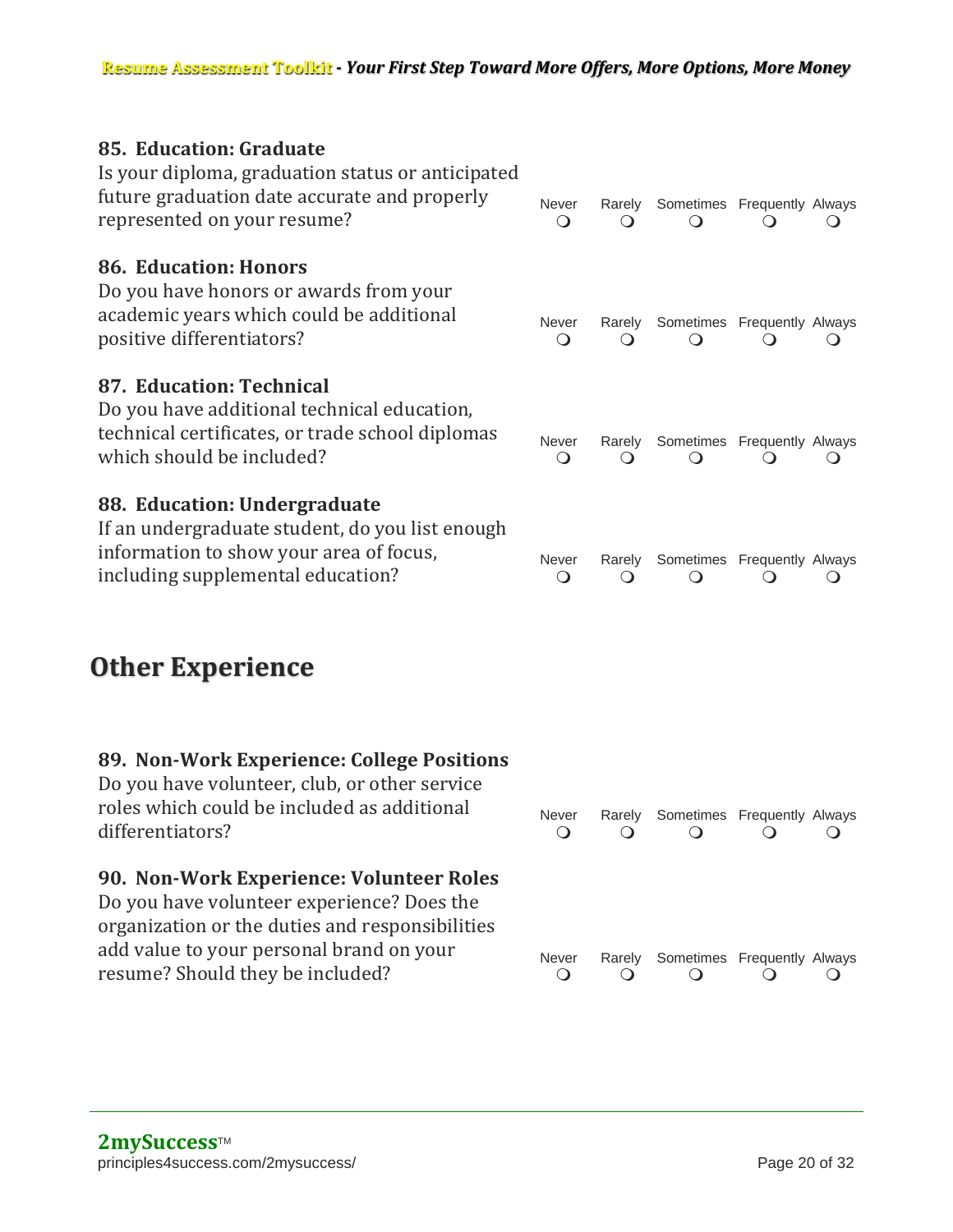### **Competencies**

| 91. Communication, Verbal: Current,<br>Relevant, Accurate, Communicated<br>Does your verbal communication in all<br>interactions demonstrate your current skills and<br>relevant communication capabilities?                                                                 | Never<br>O               | Rarely<br>$\left( \ \right)$ | Sometimes Frequently Always                    |         |                  |
|------------------------------------------------------------------------------------------------------------------------------------------------------------------------------------------------------------------------------------------------------------------------------|--------------------------|------------------------------|------------------------------------------------|---------|------------------|
| 92. Communication, Written: Current,<br>Relevant, Accurate, Communicated<br>Does 100% of your written communication -<br>including text messages, emails, formal<br>candidate documents, replies, etc. -<br>demonstrate a high level of written<br>communication capability? | Never<br>$\circ$         | Rarely                       | Sometimes Frequently Always                    |         |                  |
| 93. Job-specific: Current, Relevant, Accurate,<br>Communicated<br>Do you demonstrate job-specific competencies<br>and capabilities beyond bullets on a resume? Are<br>your skills and capabilities fresh, current, up-to-<br>date and relevant?                              | <b>Never</b><br>$\Omega$ | Rarely                       | Sometimes Frequently Always                    |         |                  |
| 94. Leadership: Current, Relevant, Accurate,<br>Communicated<br>Does the information on your resume<br>demonstrate leadership competency?<br>Independent contributor competency? Are your<br>current and relevant leadership skills<br>communicated and demonstrated?        | Never<br>$\circ$         | $\Omega$                     | Rarely Sometimes Frequently Always<br>$\Omega$ |         |                  |
| 95. Technology: Current, Relevant, Accurate,<br>Communicated<br>Do your work descriptions demonstrate your<br>technical competence? Are your technical skills<br>current and relevant?                                                                                       | Never<br>$\circ$         | Rarely<br>$\cup$             | Sometimes Frequently Always<br>$\cup$          | $\circ$ | $\mathbf \Omega$ |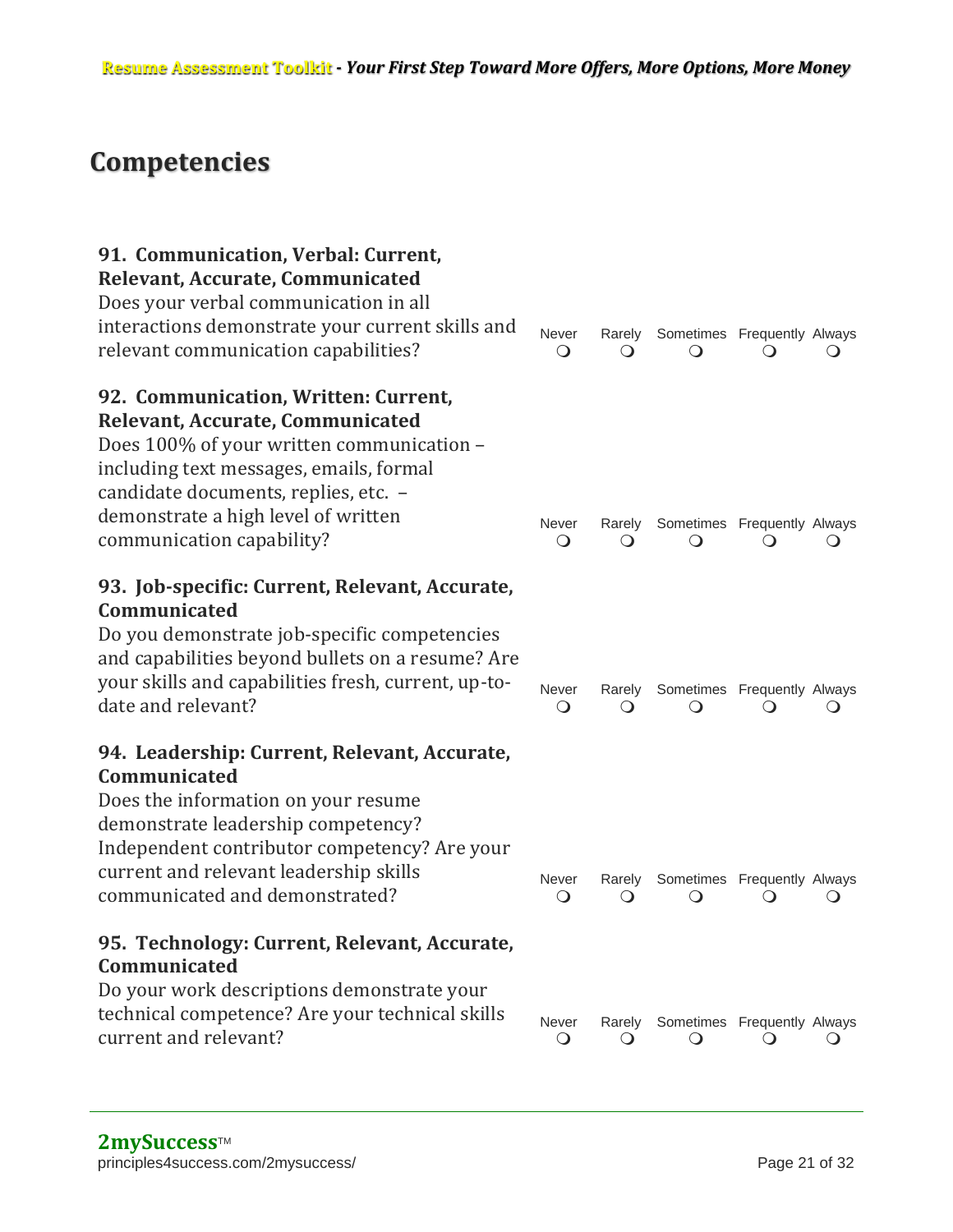### **LinkedIn Profile**

| 96. LinkedIn Profile: LinkedIn Profile<br><b>Consistent</b>                                                                         |                     |             |                                         |   |        |
|-------------------------------------------------------------------------------------------------------------------------------------|---------------------|-------------|-----------------------------------------|---|--------|
| Is there any information that is inconsistent<br>between your resume and your LinkedIn profile?                                     | Never<br>$\Omega$   | Rarely      | Sometimes Frequently Always             |   |        |
| 97. LinkedIn Profile: LinkedIn Profile<br>Generic                                                                                   |                     |             |                                         |   |        |
| Is content on your LinkedIn profile generic?<br>Does anything conflict with information on any<br>of your separate resume versions? | Never<br>$\Omega$   | Rarely      | Sometimes Frequently Always             |   |        |
| 98. LinkedIn Profile: Potential Resume<br><b>Killers</b>                                                                            |                     |             |                                         |   |        |
| Are there any potential deal killers inadvertently<br>included on your LinkedIn profile?                                            | Never<br>$\Omega$   | Rarely      | Sometimes Frequently Always             |   |        |
| 99. LinkedIn Profile: Professional Photo                                                                                            |                     |             |                                         |   |        |
| Is your LinkedIn profile photo a professional-<br>looking photograph? Does it reinforce your<br>personal brand?                     | Never<br>$\bigcirc$ | Rarely<br>∩ | Sometimes Frequently Always<br>$\Omega$ |   |        |
| 100. LinkedIn Profile: Recommendations                                                                                              |                     |             |                                         |   |        |
| <b>Aligned with Professional Brand</b>                                                                                              |                     |             |                                         |   |        |
| Do you have LinkedIn recommendations from                                                                                           |                     |             |                                         |   |        |
| colleagues which reinforce your personal brand<br>message and value proposition?                                                    | Never<br>$\bigcirc$ | Rarely<br>O | Sometimes Frequently Always<br>$\circ$  | Ő | $\cup$ |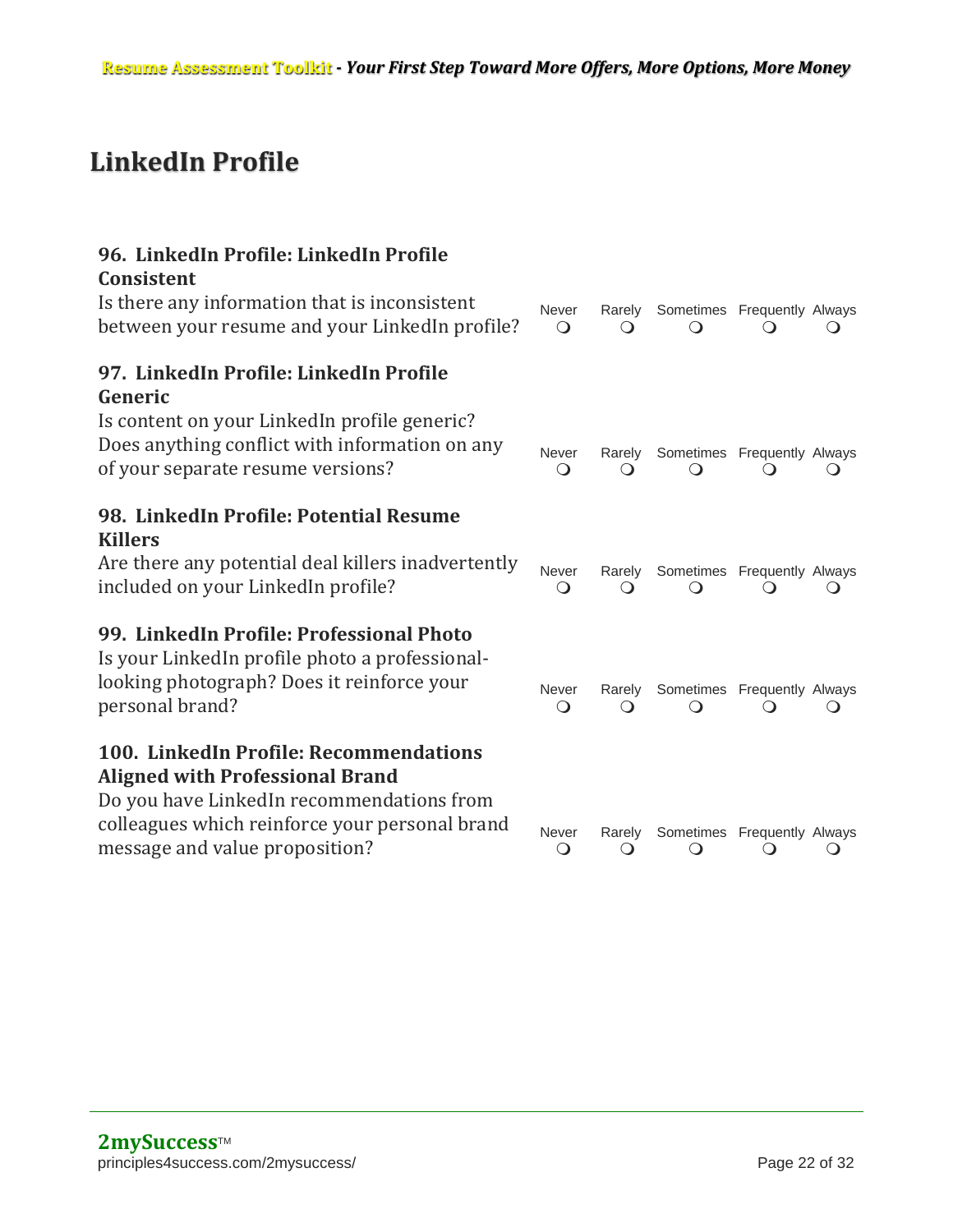### **Final Thoughts**

#### **This is just the beginning!**

This assessment should serve as a gap analysis and give you an acute awareness of the gap between where your resume is now and where it needs to be.

#### **It is a lot, because your resume is a complex document.**

- It is a Business Case.
- It is an Executive Summary.
- It is a Sales Presentation.
- It is your Value Proposition.
- It is your Unique Selling Proposition.

It must compel 5 Key Stakeholders to want to meet with you. That is the reason the checklist is so lengthy.

When we work with candidates, this is the checklist that we *start* with. There are other factors which could be important, but this checklist covers most of the factors which strongly influence your candidacy.

#### **How much would it be worth to you to get a job that paid,**

**\$10,000 more per year? \$25,000 more per year? \$100,000 more per year? What's your number?**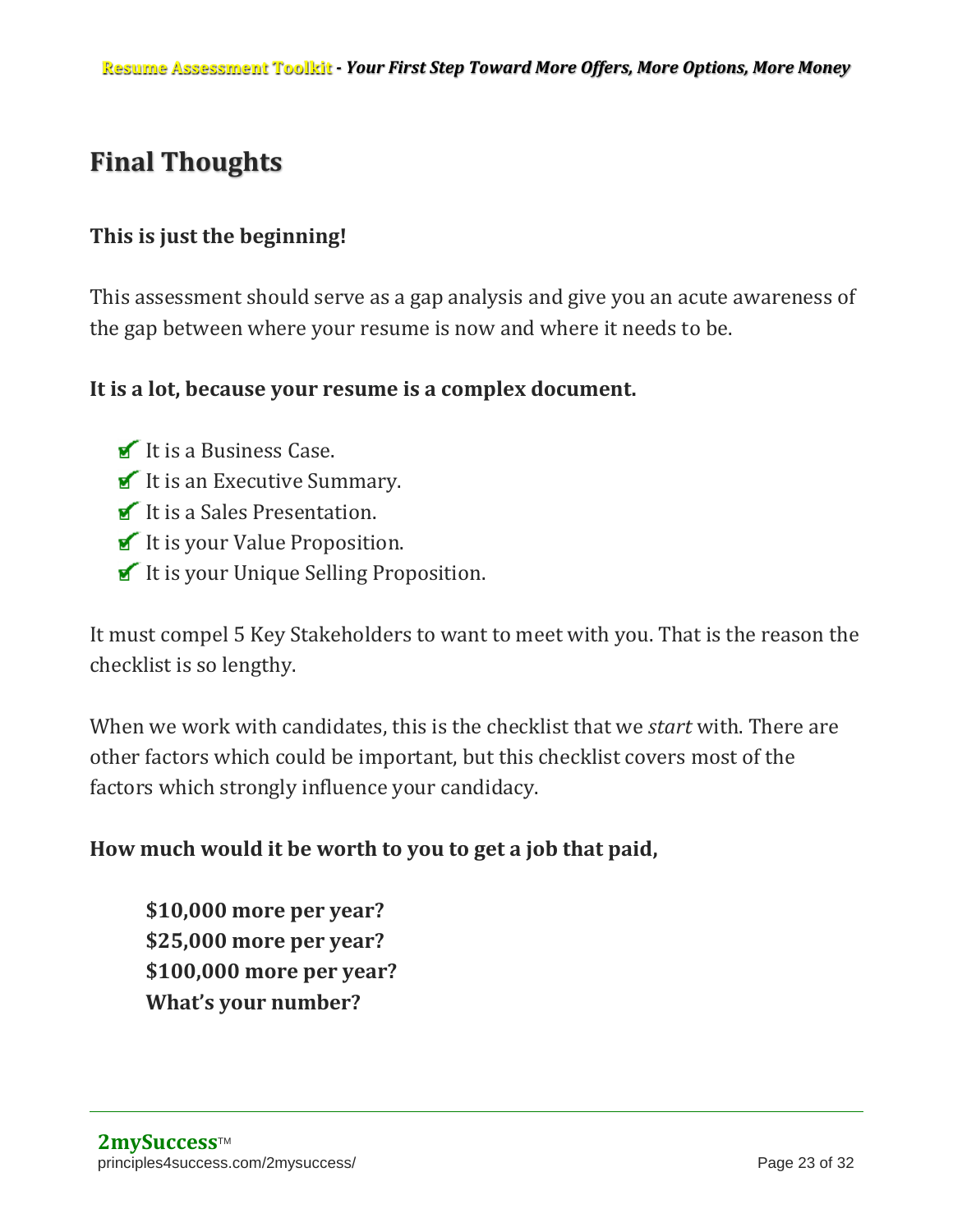#### **Resume Assessment Toolkit** *- Your First Step Toward More Offers, More Options, More Money*

Following the guidance in these resume and training components can position you for significantly more money. **Whether you pay for one of our professional coaches to walk you through this process or you decide to work on it yourself using the tools available, it's worth it!** Where else do you have a document that you can work for 40 hours and the net result position you for a significant increase in annual pay?

**The next best thing to create a powerfully effective resume is to use an experienced professional to put it together for you. But if you're short on time and money and need to do it yourself, these insights will help.**

**You might be tempted to begin making changes to your resume now. I suggest you don't. I recommend you continue to read and work through the training components in this package. It will take you some time, but this is the tip of an iceberg. More is explained in the additional training components. I recommend you begin creating a list of all the changes you would like to make to your resume, but do not spend the time making them yet. Your list will evolve as you become more aware of what you don't know. By the time you have concluded working through all of the training components, you will know exactly what you need to do and why.**

**Don't have the full package of candidate training components? Get access here:** 

**Create a Powerful Resume** <http://principles4success.com/create-a-powerful-resume/>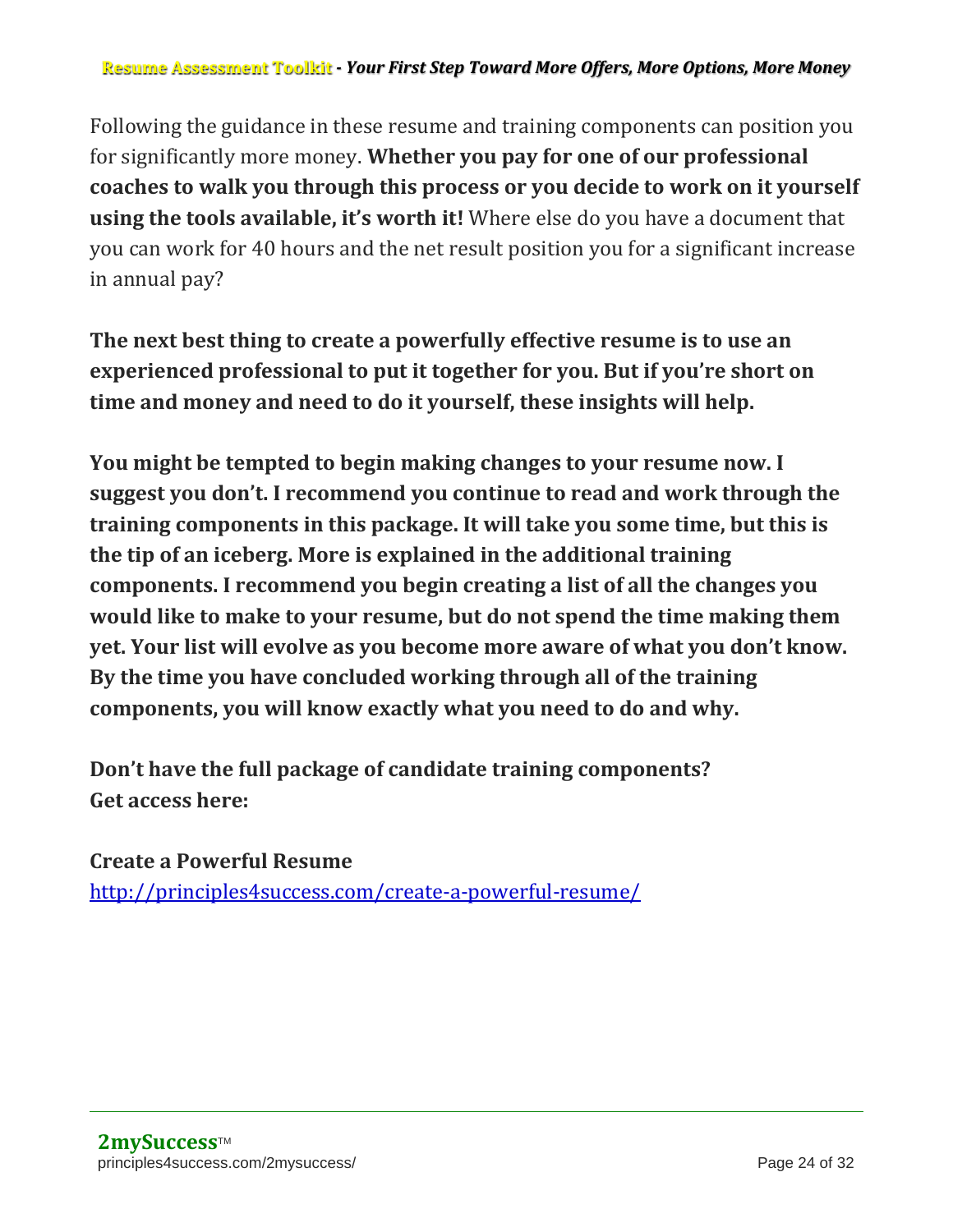

#### **About the Author**

Mark Galvan is a Managing Partner at ProForce based in Leesburg, Virginia. Mark has 15 years of Fortune 500 experience in outsourcing, offshoring, consulting, Lean Six Sigma and operational excellence. He has served in executive, strategy and operational leadership roles – nine at Accenture including time as the North American lead for HR outsourcing operations.

Mark studied Criminal Justice at California State University in San Marcos but remains committed to on-going executive education. He also received his Lean Six Sigma Master Black Belt while at Accenture.

Today, Mark is focused on Talent Acquisition Strategy, Staffing and Recruiting innovation which is enhanced from consulting with organizations in over 30 industries over the past 20+ years – making him the guy who is most out of the box in every conversation.

#### **VISIT ONLINE:**

**► ProForce RaaS 2.0 (Recruiting as a Service) Overview A Unique Recruiting Support Offering** <http://proforceco.com/recruiting-support/>

**► ProForce Consulting Services: How Create Competitive Advantage** <http://proforceco.com/consulting/>

\_\_\_\_\_\_\_\_\_\_\_\_\_\_\_\_\_\_\_\_\_\_\_\_\_\_\_\_\_\_\_\_\_\_\_\_\_\_\_\_\_\_\_\_\_\_\_\_\_\_\_\_\_\_\_\_\_\_\_\_\_

**► ProForce Faith & Integrity Promise: Our Values and Beliefs at Work** <http://proforceco.com/proforce-integrity-promise/>

\_\_\_\_\_\_\_\_\_\_\_\_\_\_\_\_\_\_\_\_\_\_\_\_\_\_\_\_\_\_\_\_\_\_\_\_\_\_\_\_\_\_\_\_\_\_\_\_\_\_\_\_\_\_\_\_\_\_\_\_\_

#### **FOR MORE INFORMATION, CONTACT:**

**Mark A. Galvan, Managing Partner, ProForce Email**: [mgalvan@proforceco.com](mailto:mgalvan@proforceco.com) **LinkedIn**: <https://www.linkedin.com/in/markgalvan/>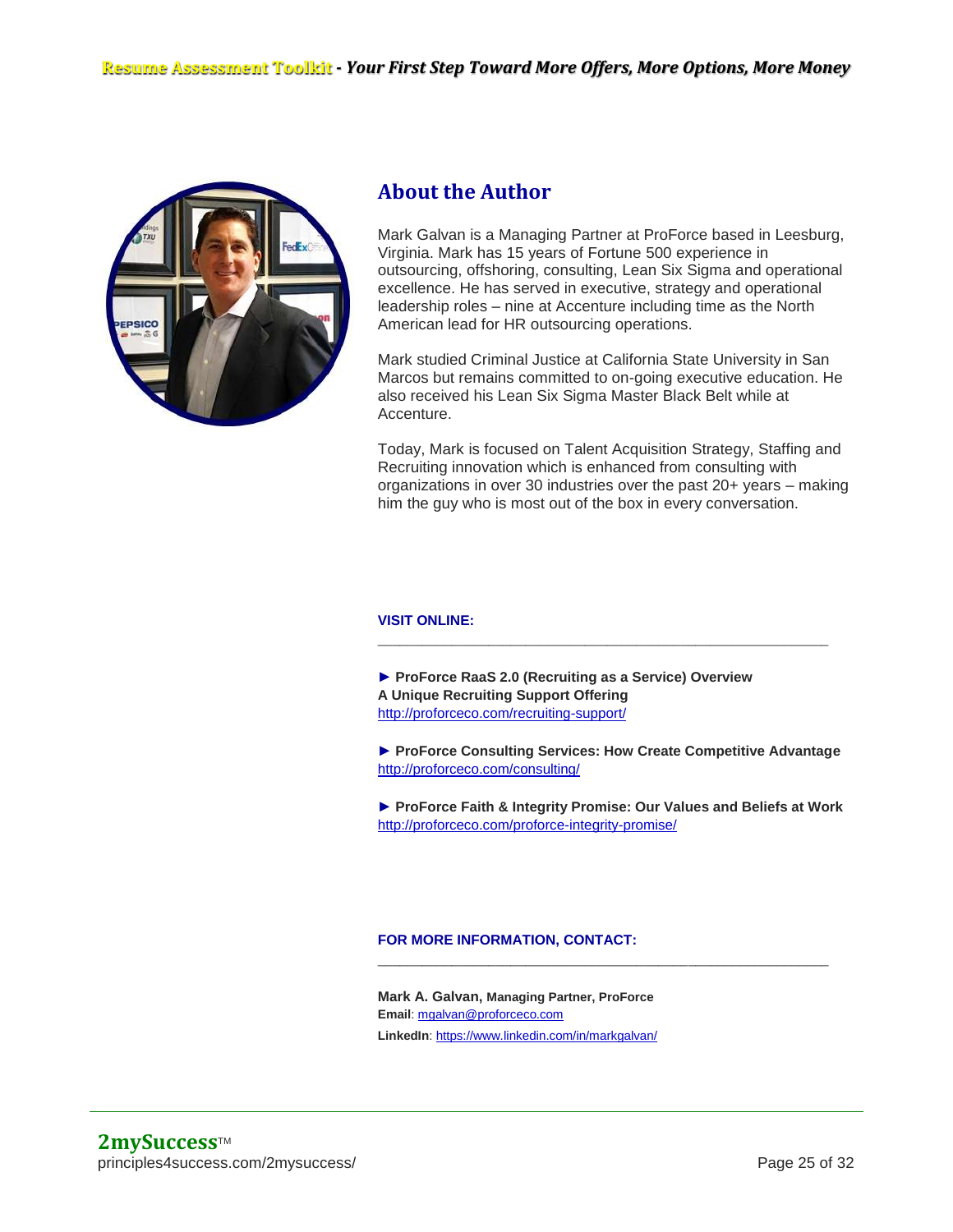**Resume Assessment Toolkit** *- Your First Step Toward More Offers, More Options, More Money*

### **More Career Resources**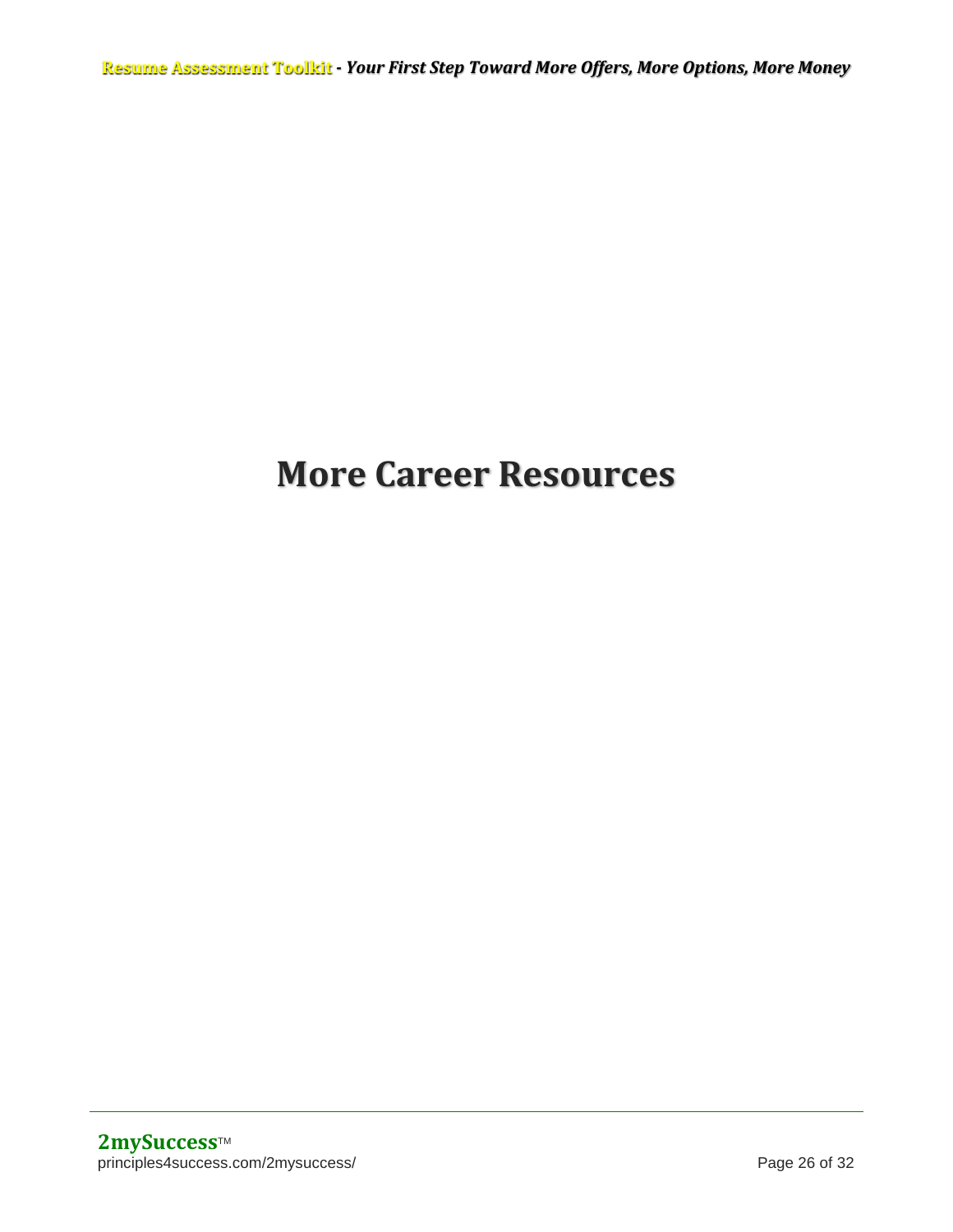### **Create a Powerful Resume**

### **for More Offers, More Options, More Money**

**Learn the Same Techniques Staffing Agencies use to place their Candidates in Great Jobs.**



**Training Components of the 2mySuccess**TM **Resume Assessment Toolkit**

### **This is Your First Step Toward More Offers, More Options, More Money**

### **For More Information:**

<http://principles4success.com/create-a-powerful-resume/>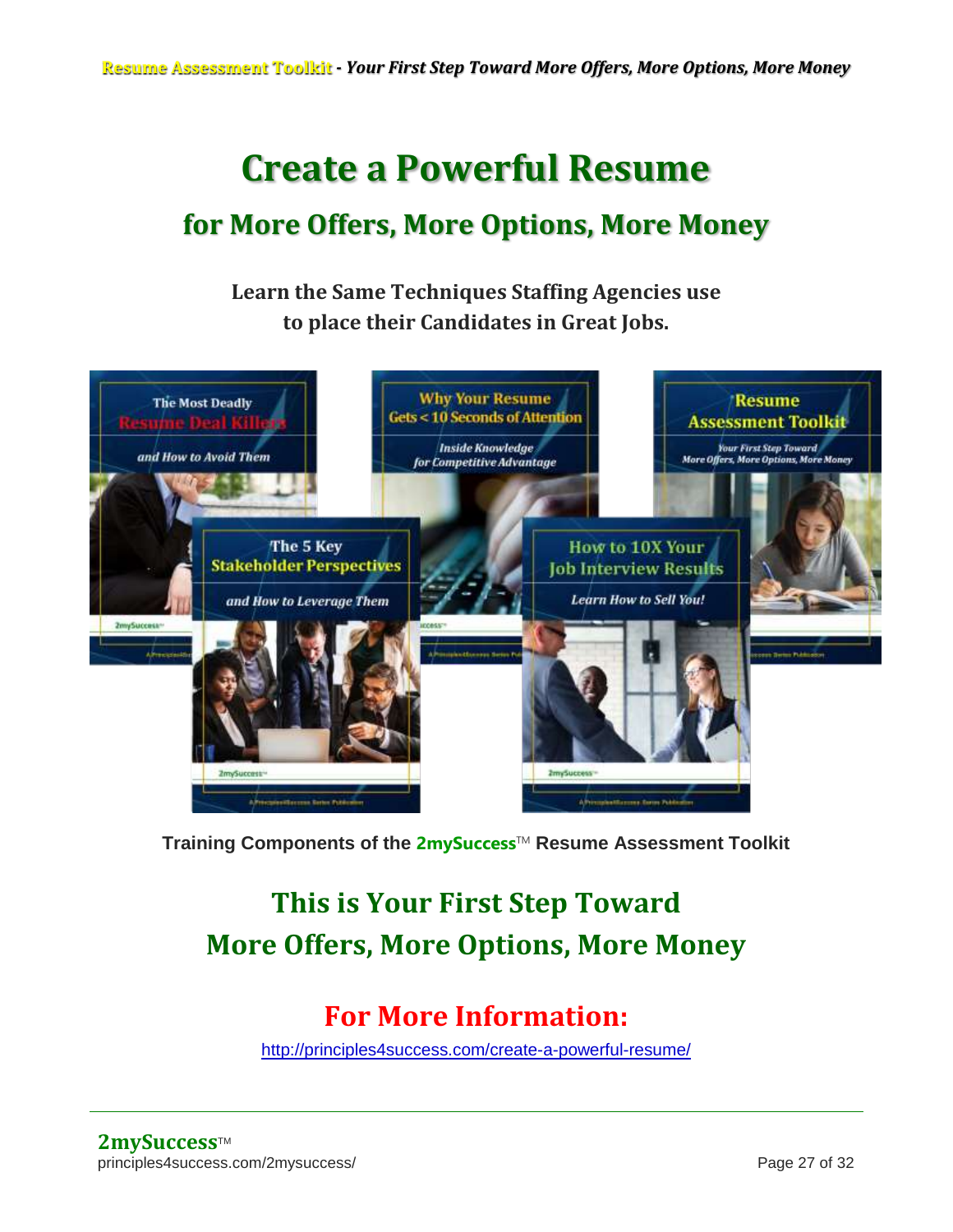

### **THE** 10X **RESUME**

**covers everything from Resume Strategies to Killer Differentiators to How to Strategically Prepare for your Interview (Sales Presentation) – All from the Perspective of the Hiring Team!!!**

#### **CONTEXT**

Introduction Background (Why Me?) What this Book is Not What Else This Book is Not What This Book is Intended to Be Who This Book is Written For

#### **THE PROBLEM**

Why Your Resume is NOT Getting Results Five Points of View The First 10 Seconds Brand Confusion? The Difference Between 10 and 8 is not 2 Recruiting is Supposed to Broker a Win-Win

#### **THE SOLUTION**

What Are You Supposed to Do? You Are Selling: YOU Your Online Brand Reciprocity & Transparency Tools for Candidates Form or Substance? Both! Look for a Win-Win-Win-Win

Treat Your Interview Like Dating Avoid the Wrong Seat on the Wrong Bus Get in the Right Seat on the Right Bus Head the Right Direction Stand Out from the Pack Be a Sales Person How to Be a "10" Have an Exit Strategy

#### **THE STORY**

When Nothing is Going Right Lessons from Adversity Encouragement in the Career Journey

#### **YOUR NEXT STEP**

Own Your Own Journey Your Company's Job to Make You Happy? The Meaning of "A Message to Garcia" POV Me vs. Them Candidate Personalities to Avoid Interview with Confidence 90% of Career Opportunities Are Accessible Through Networking! And More!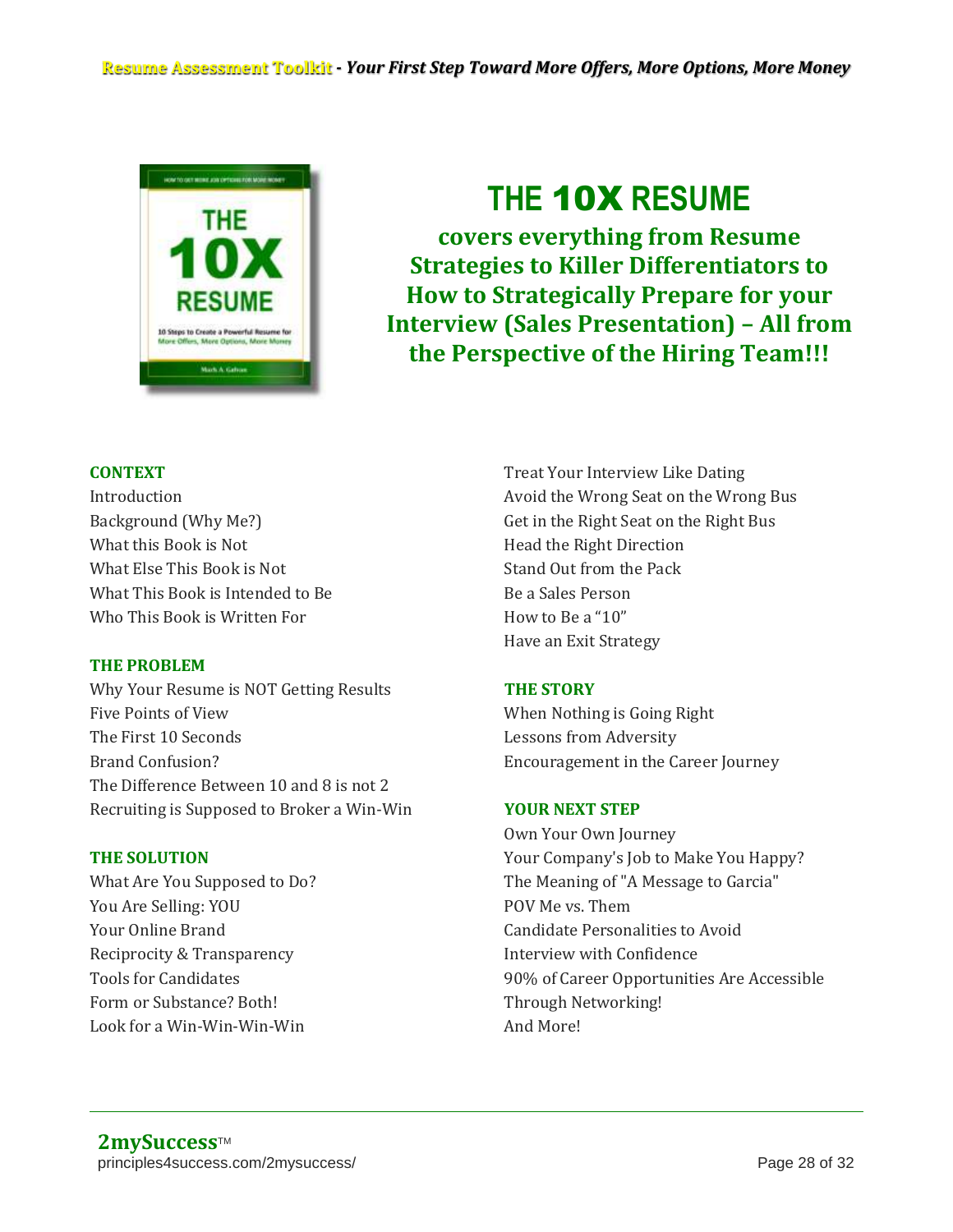### **The 2mySuccess**TM **System is a Powerful Strategy That Aligns HOW YOU PRESENT YOURSELF With the OPPORTUNITIES YOU WANT**

#### **Our Systematic Process is the same strategy used by Top Earners to get the Best Opportunities. And we can walk you through the same steps from Discovery to Execution.**



### **Discover more about our Career Coaching and Resume Writing Services here:**

<http://principles4success.com/2mysuccess/>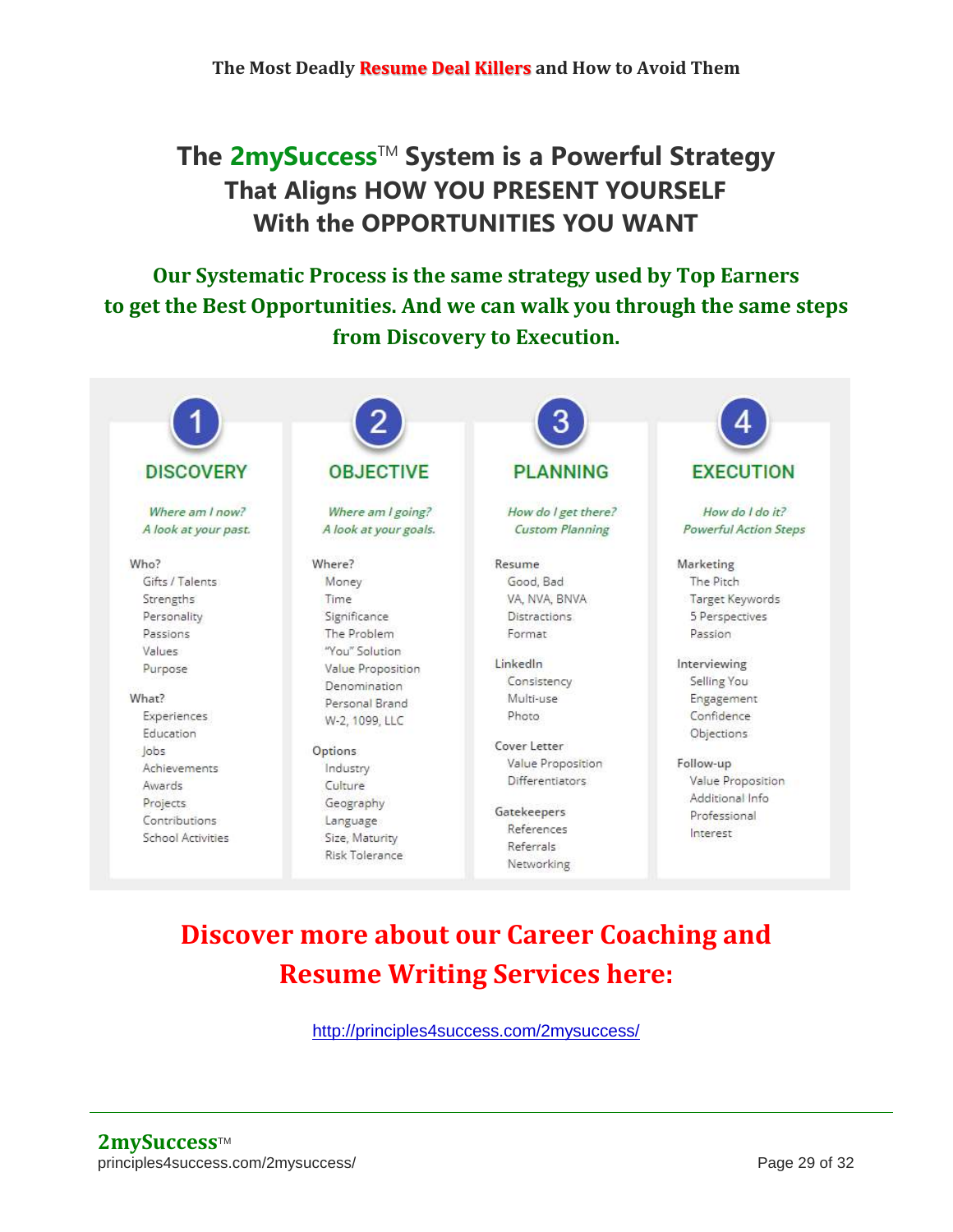### **Helpful Hacks and Tools**



#### **International World Clock Meeting Planner**

Need to make a call to someone far away or arrange a web or video conference across different time zones? Find the best time across time zones with this Meeting Planner.



**Mail Merge Program for Gmail Accounts** Use as a Chrome plug-in for Gmail to automatically easily mail-merge 100's of totally personalized emails for personal (not BCC'd) communication.

[More Info](https://saleshandy.grsm.io/MarkGalvan)

#### **Salary Calculator and Analysis Tools**

**[Salary.com](https://www.salary.com/)**

**[Glassdoor Salaries](https://www.glassdoor.com/Salaries/index.htm)**

**[Monster Pay Range & Wage Estimator](https://www.monster.com/salary/)**

**[Payscale.com](https://www.payscale.com/salary-calculator)**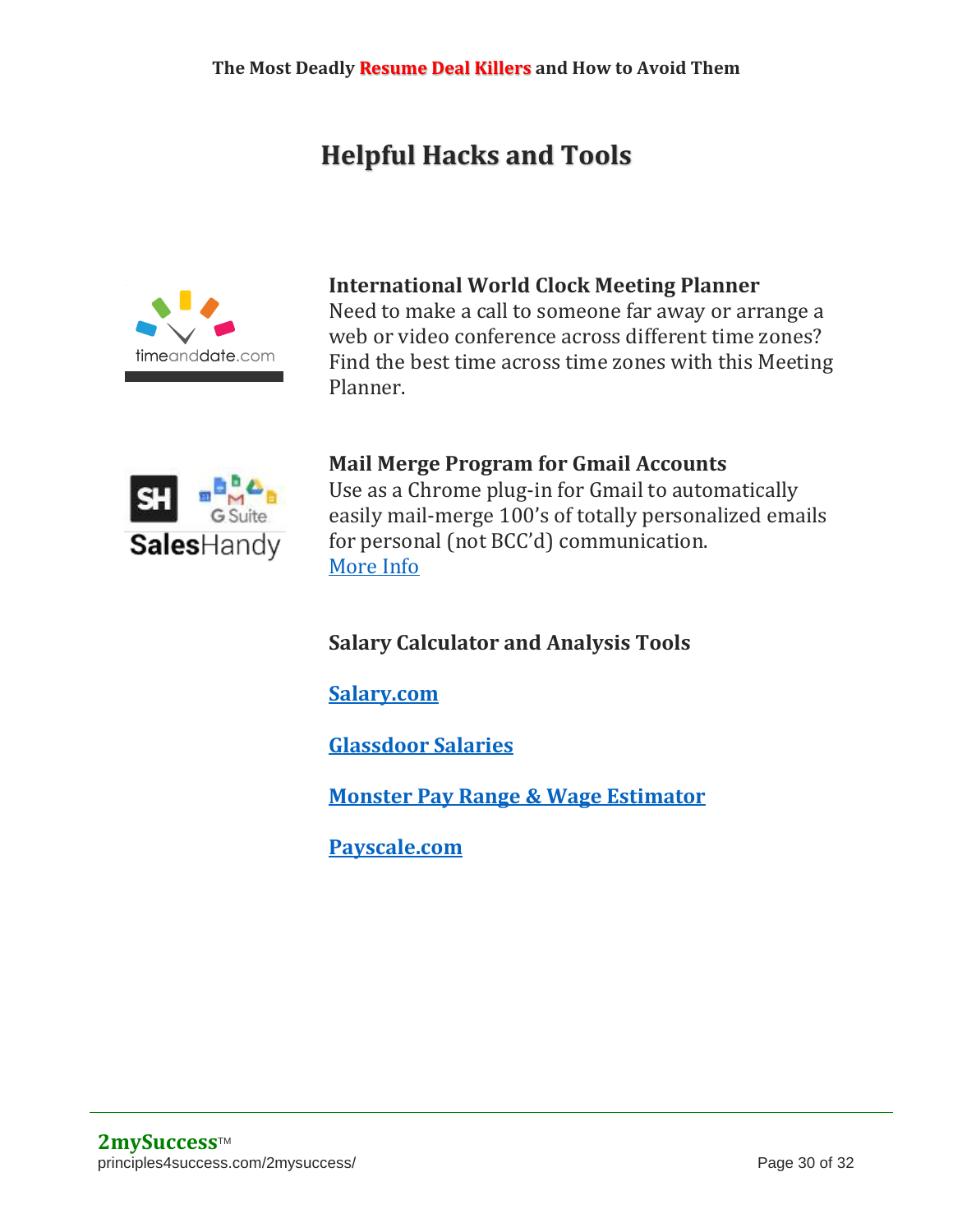### **If You 're a Leader and Influence Hiring Decisions… This will Interest you, a LOT.**

#### **Click to Download a FREE copy of**

#### **► Strategies to Enhance Recruiting Capability**

The most effective Talent Acquisition methods are a synthesis of many best practices such as, Position Profile Enhancement, Improved Employer Branding, Candidate Evaluation Criteria, Recruiting Process Outcomes and Operational Excellence. This overview shows you how we leverage each to attract passive Candidates and high performers.

#### **► Enhanced "Opportunity Marketing" Case Study**

These is an example of how we also go to bat for the employer – in this case to create compelling recruiting messaging before initiating Candidate communication. It's supercharges the effectiveness of the sourcing/recruiting function; but, more importantly, works to attract passive Candidates with higher level capabilities and stronger cultural connectedness who would not have applied for a position based on a traditional job posting.

#### **► ProForce Full Capabilities Statement**

This is our summary capabilities overview and highlights our ability to connect multiple recruiting strategies simultaneously to create recruiting capabilities which out-perform traditional staffing agencies. Online at: [http://proforceco.com/wp](https://track.saleshandy.com/sh-trk-112p68p/r/e/8pkbkc9qvokINWxV?r=http://proforceco.com/wp-content/uploads/2018/05/ProForce-Talent-Capabilities-Overview.pdf)[content/uploads/2018/05/ProForce-Talent-Capabilities-Overview.pdf](https://track.saleshandy.com/sh-trk-112p68p/r/e/8pkbkc9qvokINWxV?r=http://proforceco.com/wp-content/uploads/2018/05/ProForce-Talent-Capabilities-Overview.pdf)

#### **► ProForce Faith & Integrity Promise: Our Values and Beliefs at Work**

By posting online our commitment to ethics and integrity and the source of our beliefs for how we treat people and relationships, we hold ourselves accountable and give others permission to hold us accountable for our principles and practices. Online at: [http://proforceco.com/proforce-integrity-promise/](https://track.saleshandy.com/sh-trk-112p68p/r/e/DRQ9QTxboNRf2wrK?r=http://proforceco.com/proforce-integrity-promise/)